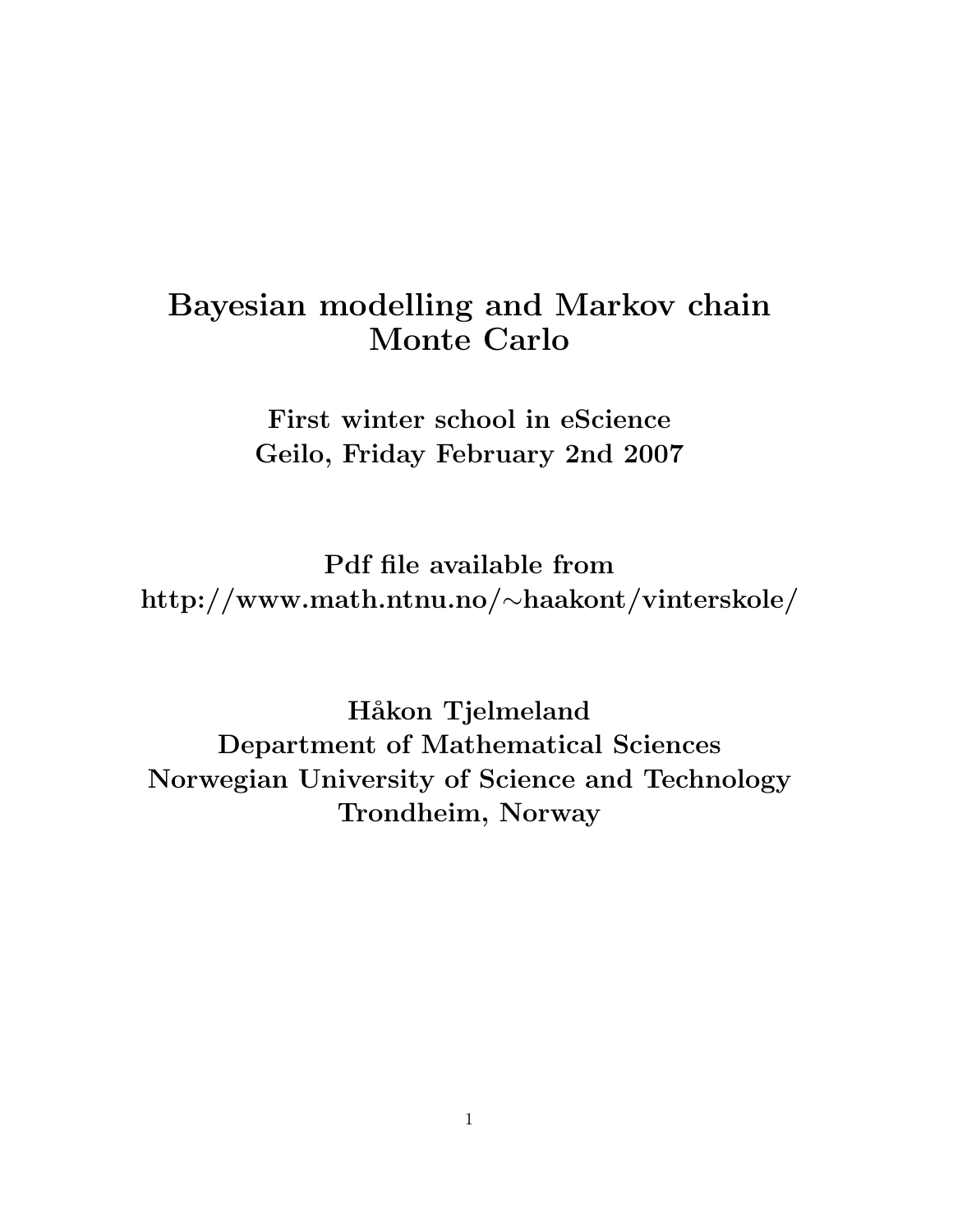# Todays plan

- Bayesian statistics
- Bayesian hierarchical modals
- In two examples (one small and one larger)
	- demonstrtate Bayesian hierarchical modelling
	- demonstrate how MCMC is the natural computational tool for Bayesian hierarchical settings
- If time:
	- demonstrate the flexibility of the Metropolis– Hastings setup
	- perfect simulation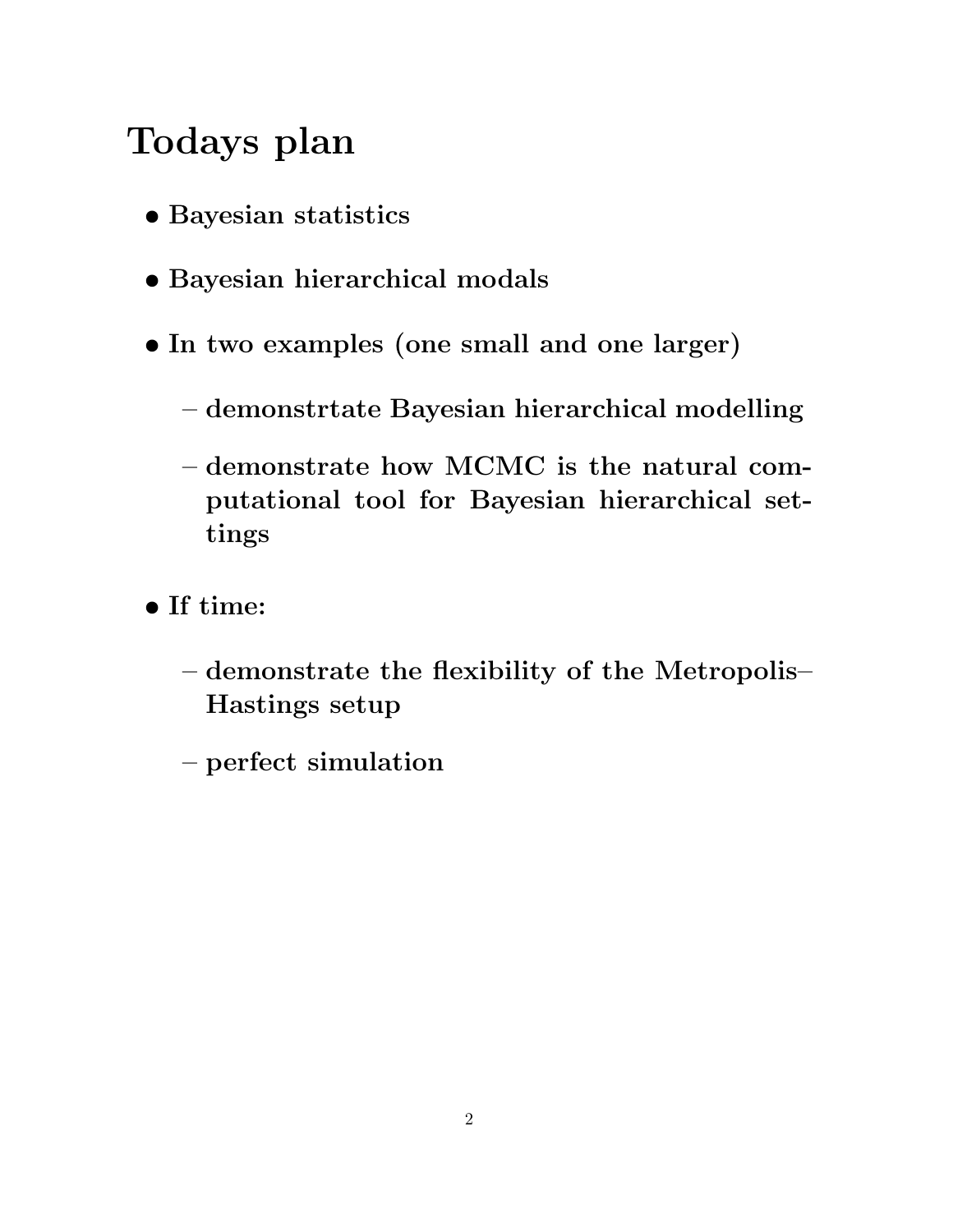#### Bayesian statistics

- Example (Bayes, 1763):
	- $-$  A billiard ball is dropped on the interval  $[0,1]$ ∗ it stops at p  $\ast$  assume p is uniformly distributed on [0, 1]
	- Drop the billiard ball  $n$  new times
		- ∗ record  $y_i = 1$  if ball stops to the left of p
		- $* y_i = 0$  otherwise

$$
\ast \text{ set } x = \sum_{i=1}^n y_i
$$

\* thus 
$$
x|p \sim \text{bin}(n, p)
$$
,

$$
\mathbf{P}(X = x|p) = {n \choose x} p^x (1-p)^{n-x}, x = 0, 1, ..., n
$$

- want to estimate  $p$  from observed  $x$
- standard estimator for  $p$  in binomial distr.:

$$
\widehat{p} = \frac{X}{n}
$$

– but we know  $p \sim$  Uniform[0, 1],

$$
\pi(p) = \begin{cases} 1 & \text{for } x \in [0, 1], \\ 0 & \text{otherwise} \end{cases}
$$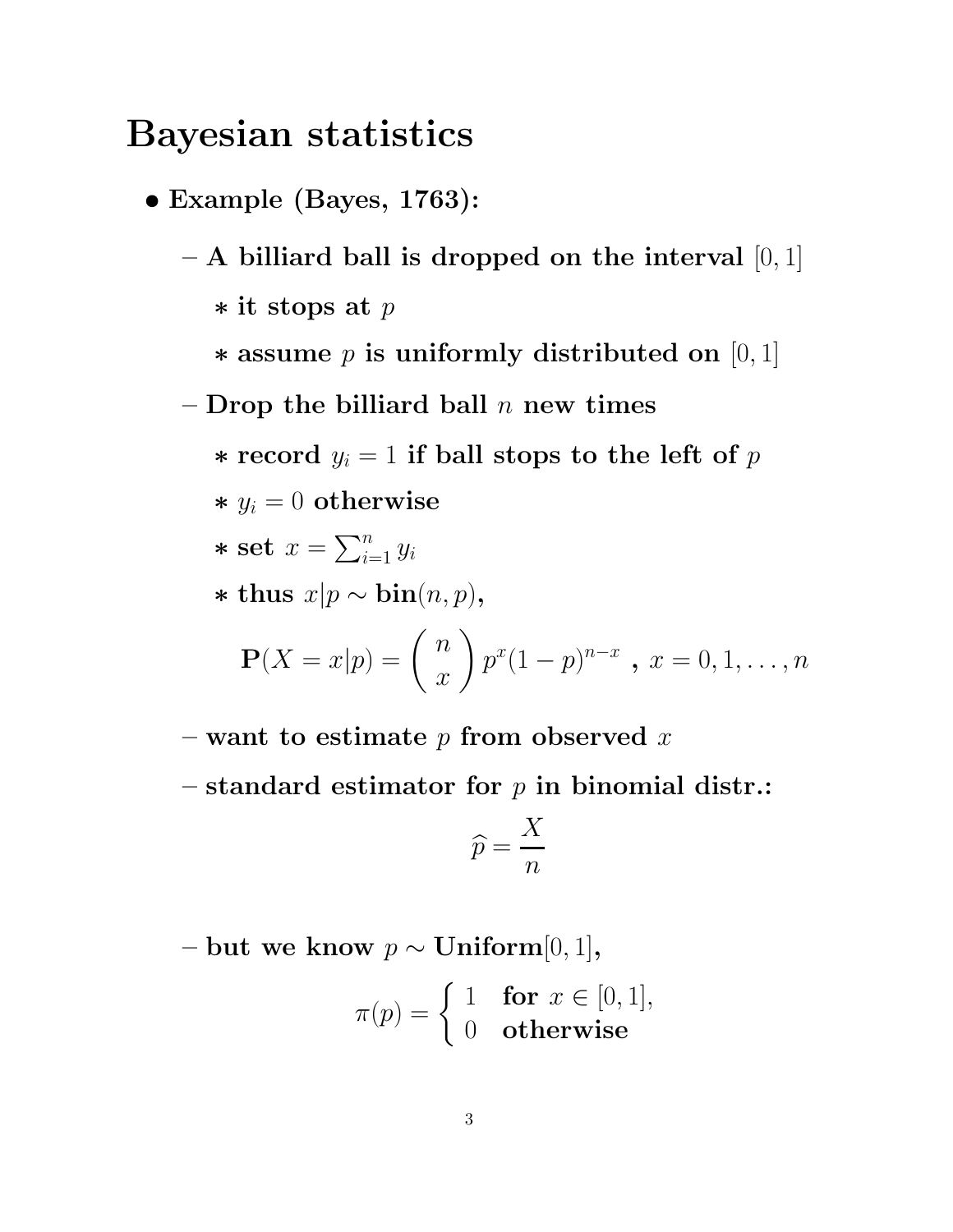## Bayesian statistics (cont.)

 $\bullet$  Recall

$$
\pi(p) = \begin{cases} 1 & \text{for } x \in [0, 1], \\ 0 & \text{otherwise} \end{cases}
$$

$$
\mathbf{P}(X = x|p) = \binom{n}{x} p^x (1-p)^{n-x}, \ x = 0, 1, \dots, n
$$

• Thus

$$
\pi(p|x) = \frac{\pi(p,x)}{\mathbf{P}(X=x)} = \frac{\pi(p)\mathbf{P}(X=x|p)}{\int_0^1 \mathbf{P}(X=x|\tilde{p})\pi(\tilde{p})d\tilde{p}}
$$

$$
= \frac{p^x(1-p)^{n-x}}{\int_0^1 \tilde{p}^x(1-\tilde{p})^{n-x}d\tilde{p}} = \frac{p^x(1-p)^{n-x}}{B(x+1, n-x+1)}
$$

- This is a beta-distribution,  $\mathcal{B}(x+1, n-x+1)$ , with  $\mathbf{E}[p|x] = \frac{x+1}{x+2}$  $n+2$
- $\bullet$  Natural estimator for  $p$

$$
\widehat{p} = \frac{X+1}{n+2}
$$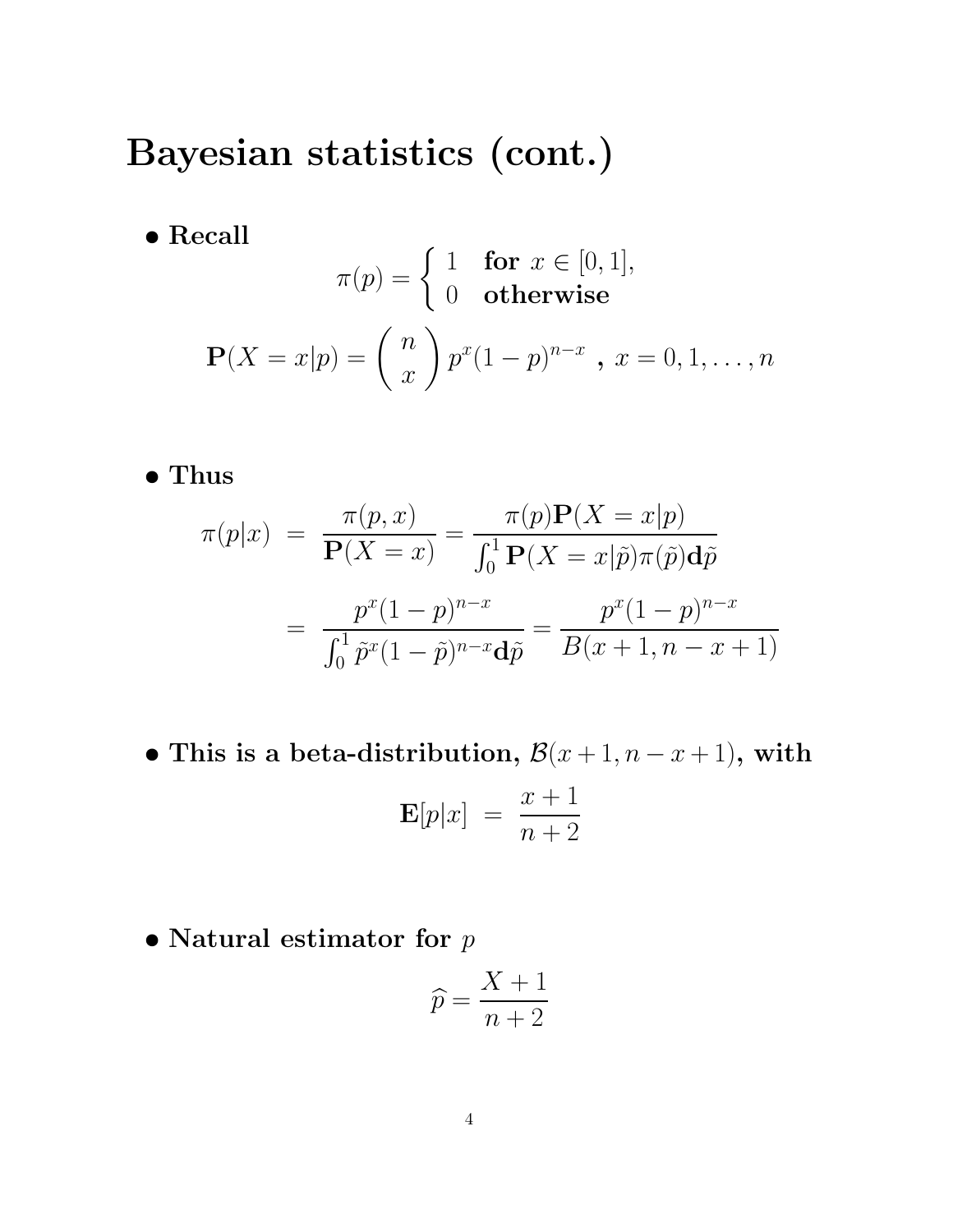### Bayesian statistics (cont.)

- In example:  $p$  is a stochastic variable because it is the result of a stochastic experiment
- Bayesian modelling: consider parameters as stochastic variables also when their value is not the result of a stochastic experiment
- Another (toy) example:
	- I have a dice, let  $p$ : probability of getting a six
	- Consider  $p$  as a stochastic variable, you don't know it is a proper dice

– what distribution would you assign to  $p$ ?



• we roll the dice  $n$  times, let  $x$ : number of sixes

$$
\mathbf{P}(X = x|p) = {n \choose x} p^x (1-p)^{n-x} , \text{ for } x = 0, 1, ..., n
$$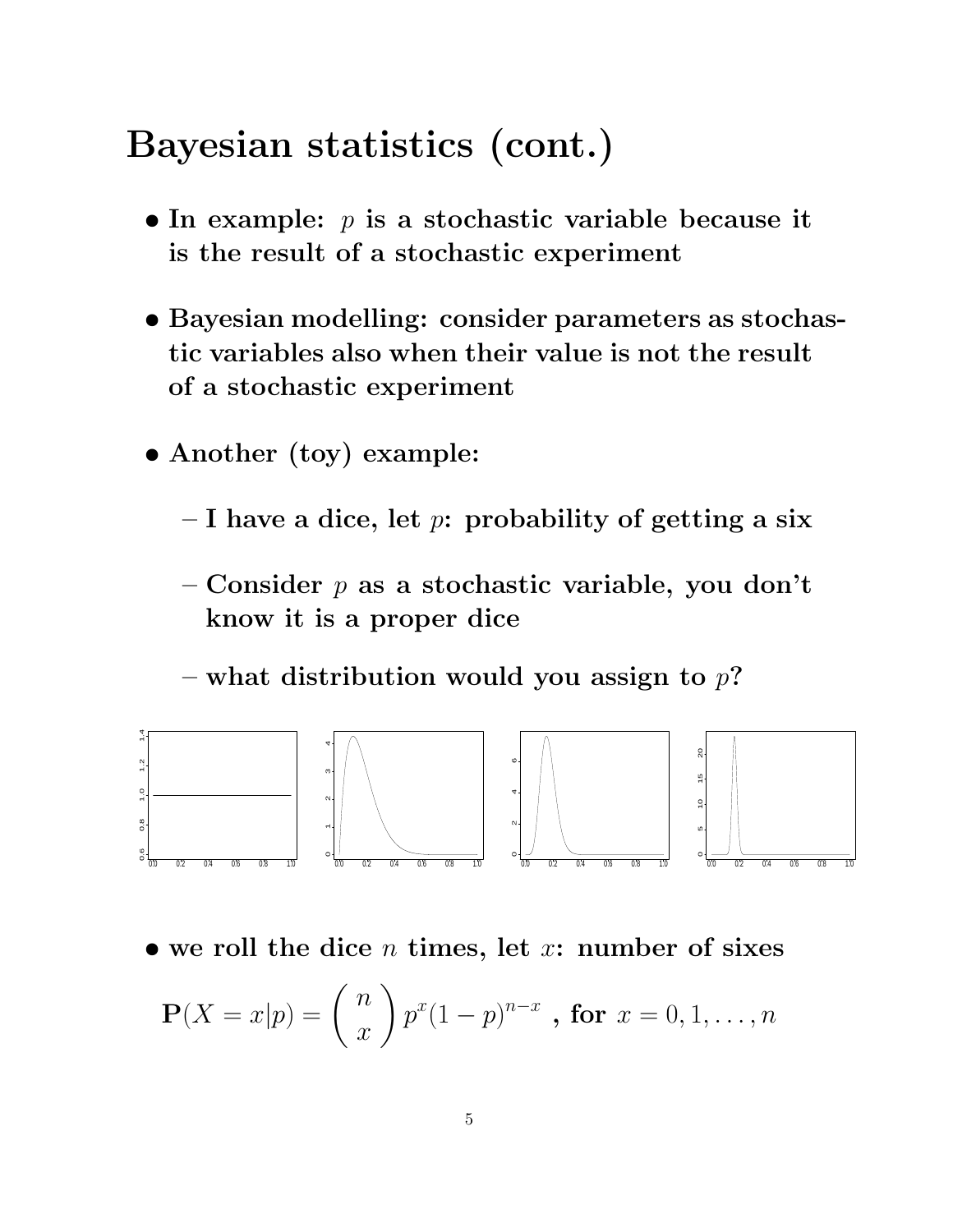## Bayesian statistics (cont.)

 $\bullet$  Recall

$$
\mathbf{P}(X = x|p) = {n \choose x} p^x (1-p)^{n-x}, \text{ for } x = 0, 1, ..., n
$$

• Assume  $p \sim \mathcal{B}(\alpha, \beta)$ ,

$$
\pi(p) = \frac{1}{\mathbf{B}(\alpha, \beta)} p^{\alpha - 1} (1 - p)^{\beta - 1}
$$

• This gives

$$
\pi(p|x) = \frac{\pi(p, x)}{\mathbf{P}(X = x)} \propto \pi(p)\mathbf{P}(X = x|p)
$$

$$
\propto p^{\alpha - 1}(1 - p)^{\beta - 1}p^x(1 - p)^{n - x}
$$

$$
= p^{\alpha + x - 1}(1 - p)^{\beta + n - x - 1}
$$

- Thus  $p|x\sim\mathcal{B}(\alpha+x,\beta+n-x)$  and  $\mathbf{E}[p|x] = \frac{\alpha + x}{\alpha + x}$  $\alpha+\beta+n$
- Observed  $n = 100$ ,  $x = 26$ :

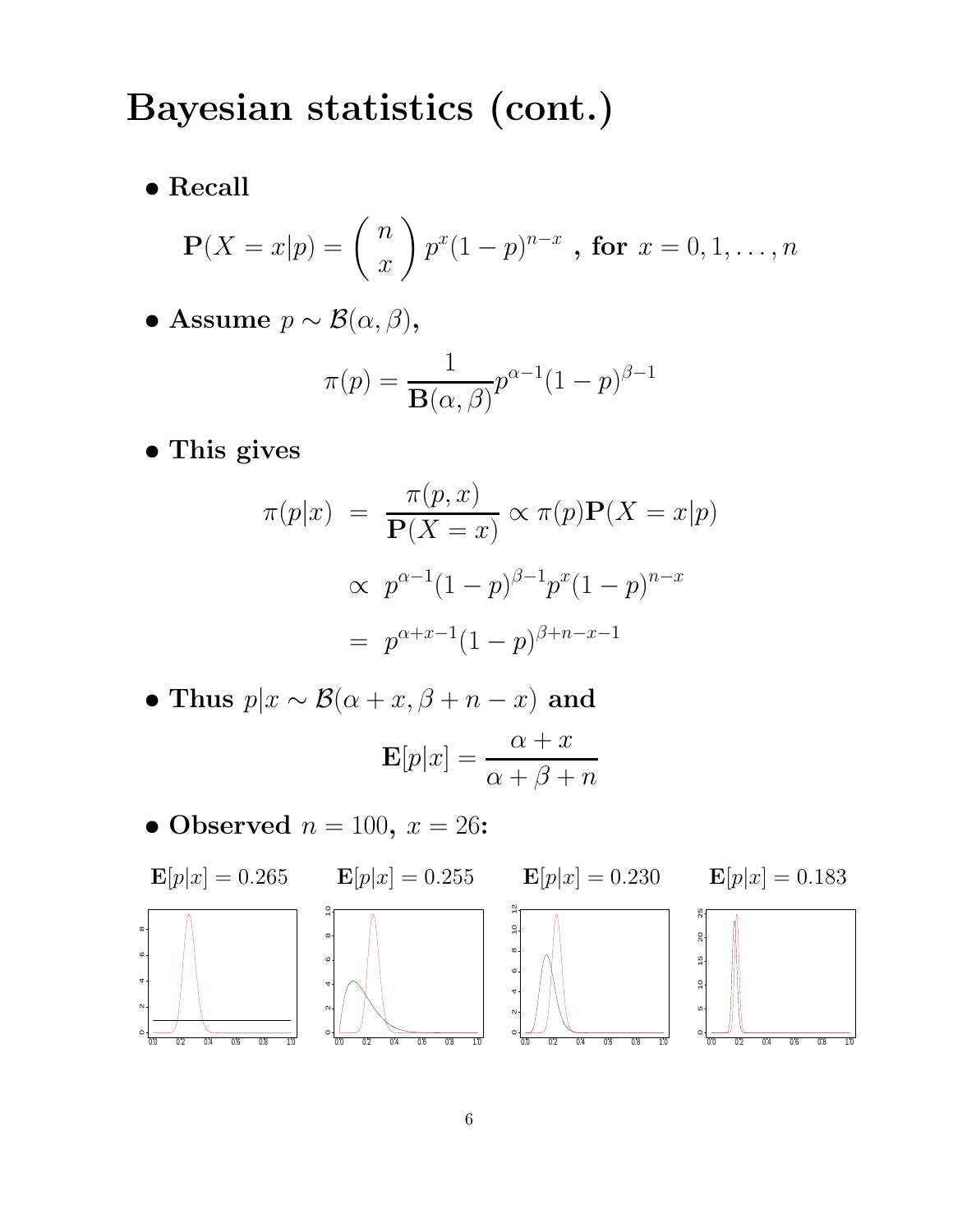## Interpretation of probability

• Frequentist: Probability of event  $A$  is

$$
\mathbf{P}(A) = \lim_{n \to \infty} \frac{m}{n}
$$

where  $m$  is  $#$  times A has occurred in n identical and independent trials

• Bayesian (subjective): Probability of event  $A$ ,  $P(A)$ , is a measure of someone's degree of belief in the occurrence of A.

– different persons may have different  $P(A)$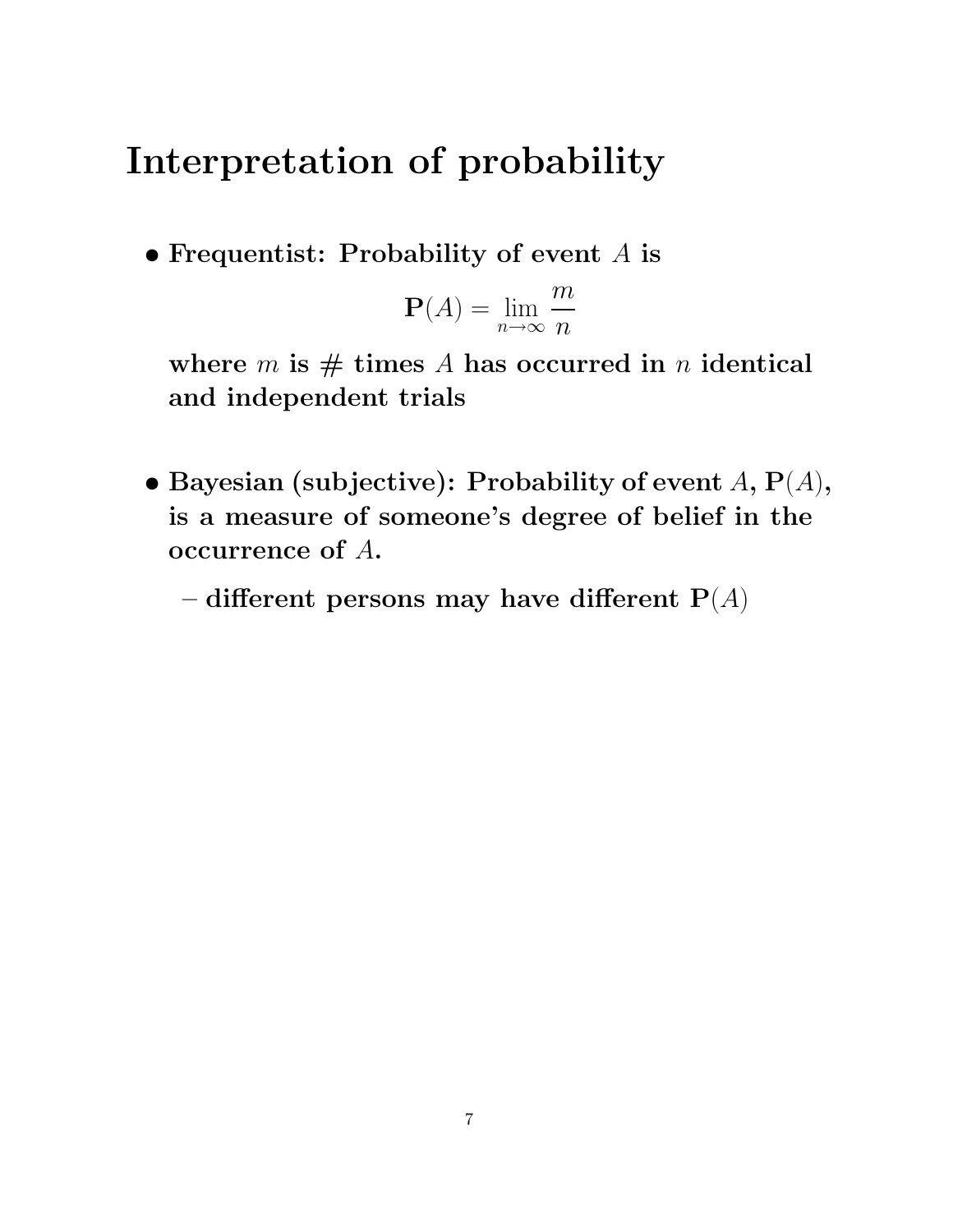### Prior and posterior distribution

- Prior distribution:  $\pi(\theta)$ 
	- a measure of our belief about the value of  $\theta$ before we have observed the data, based on prior information/experience
- Observation and Likelihood:  $f(x|\theta)$ 
	- $\sim$  observed value x, and its probability distribution given  $\theta$
- Posterior distribution:  $\pi(\theta|x)$ 
	- a measure of our belief about the of value of  $\theta$  after we have observed the data x, based on prior information/experience and the observed  $data x$

– Bayes theorem

$$
\pi(\theta|x) = \frac{\pi(\theta, x)}{\pi(x)} \propto \pi(\theta, x) = \pi(\theta) f(x|\theta)
$$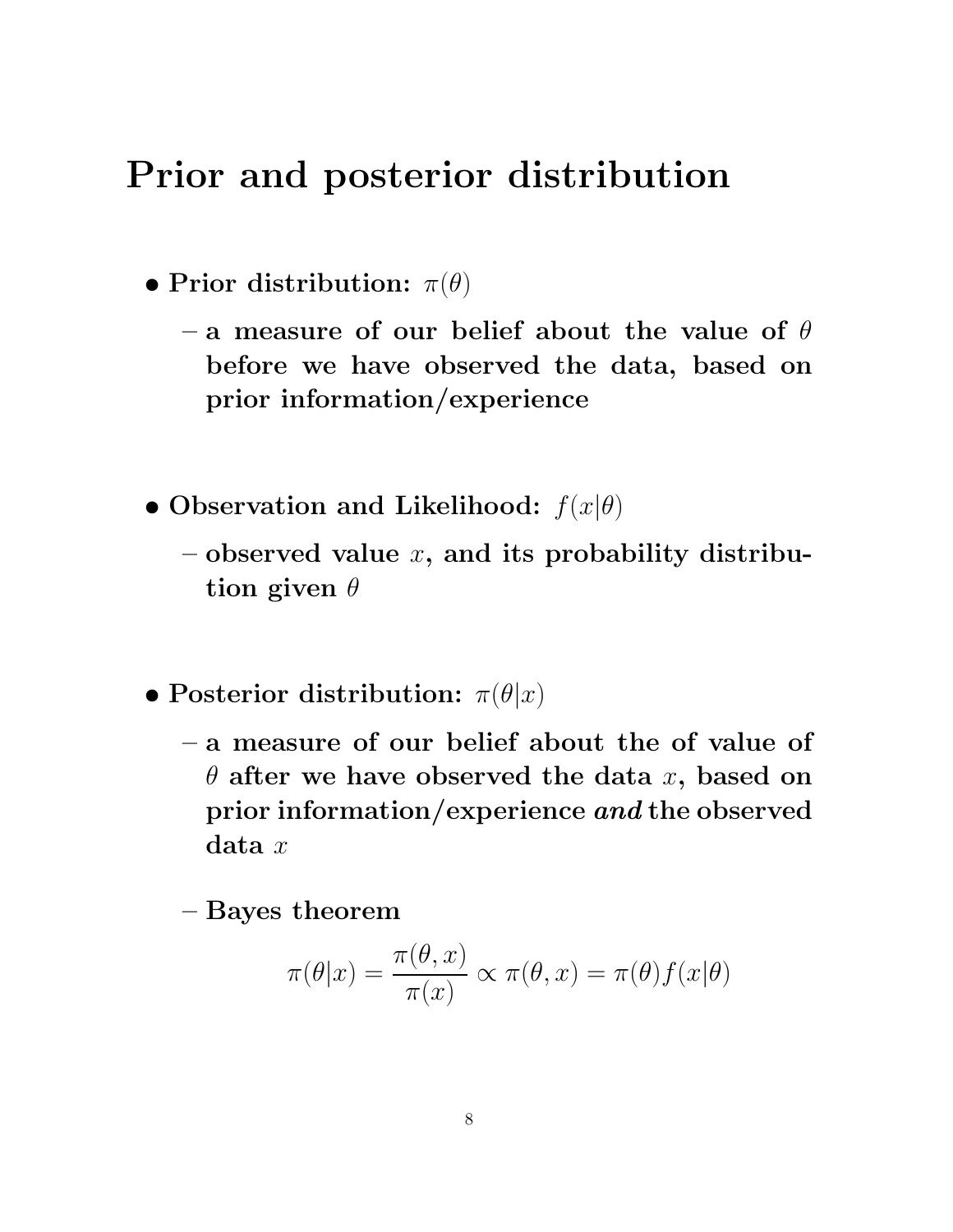## Conjugate priors

- In examples: posteriors available on closed form
	- $-$  this is because we have used a *conjugate* prior
- binomial conjugate prior

$$
-x|p\sim \mathbf{binomial}(n,p)
$$

- $-p \sim \mathbf{beta}(\alpha, \beta)$
- $-p|x \sim \textbf{beta}(\cdot, \cdot)$
- normal (mean) conjugate prior

$$
- x_1, \dots, x_n | \mu \sim \mathbf{N}(\mu, \sigma_0^2)
$$
  

$$
- \mu \sim \mathbf{N}(\mu_0, \tau^2)
$$
  

$$
- \mu | x_1, \dots, x_n \sim \mathbf{N}(\cdot, \cdot)
$$

• normal (variance) conjugate prior

$$
- x_1, \ldots, x_n | \sigma^2 \sim \mathbf{N}(\mu_0, \sigma^2)
$$
  

$$
- \sigma^2 \sim (IG)(\alpha, \beta)
$$
  

$$
- \sigma^2 | x_1, \ldots, x_n \sim \mathbf{IG}(\cdot, \cdot)
$$

- and many more
- Conjugate priors often used also in hierarchical Bayesian models — enable Gibbs updates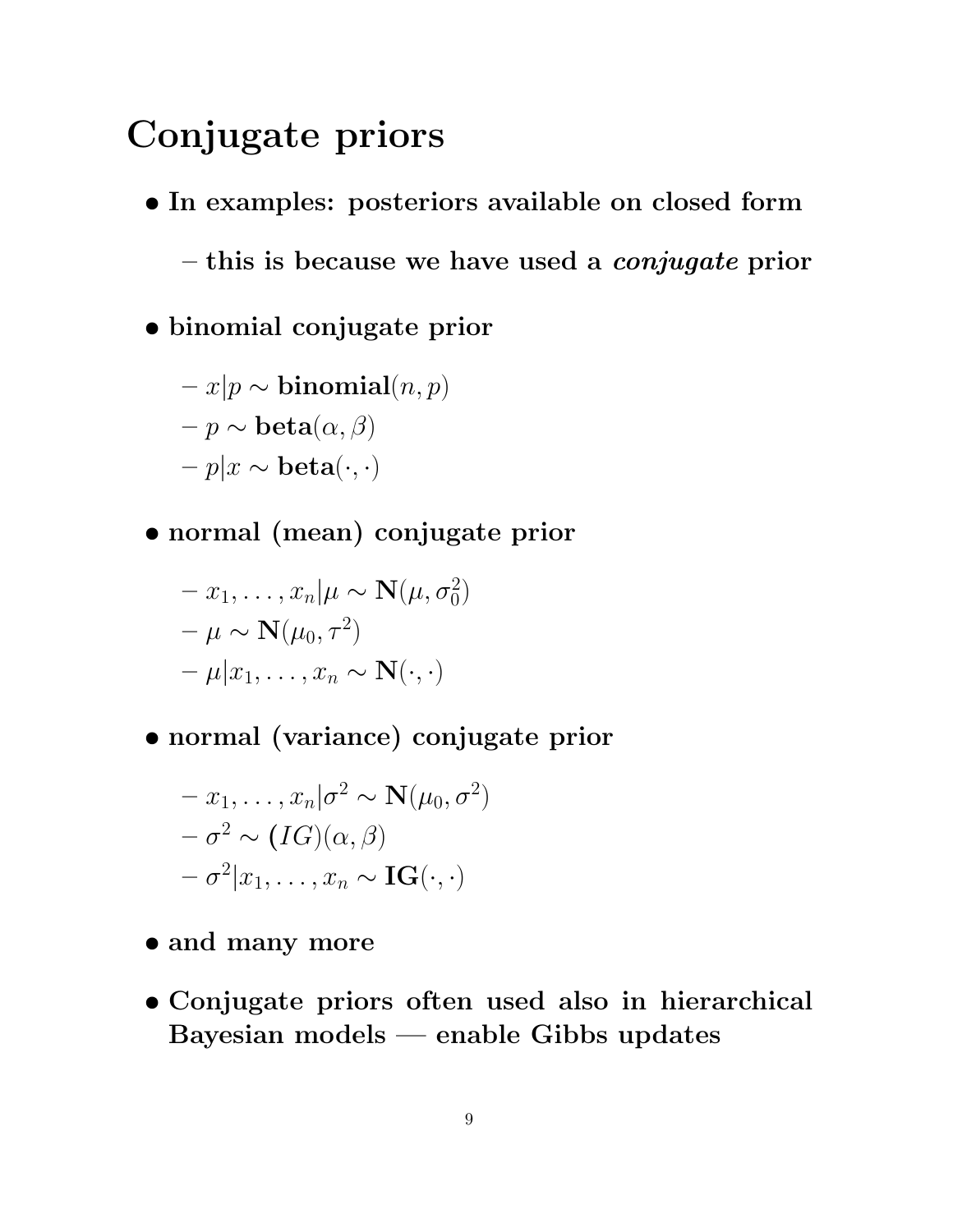## Hierarchical Bayesian models

- A simple example (from George et al., 1993)
	- Analysis of 10 power plant pumps
	- $-x_i$ ,  $t_i$ : number of failures for pump i and length of operation time on that pump (in 1000 hours)

– Modelling:

\*  $x_i | \theta_i \sim \text{Poisson}(\theta_i t_i)$ 

 $*$  conjugate prior for  $\theta_i$ 

 $\theta_i | \alpha, \beta \sim \mathbf{Gamma}(\alpha, \beta)$ 

 $*$  hyper-prior distribution on  $\alpha$  and  $\beta$ 

 $\alpha \sim \text{Exp}(1.0)$ ,  $\beta \sim \text{Gamma}(0.1, 1.0)$ 

– graphical model:



– observed:  $x_1, \ldots, x_n$ 

– posterior distribution of interest:

$$
\pi(\alpha,\beta,\theta_1,\ldots,\theta_{10}|x_1,\ldots,x_{10})
$$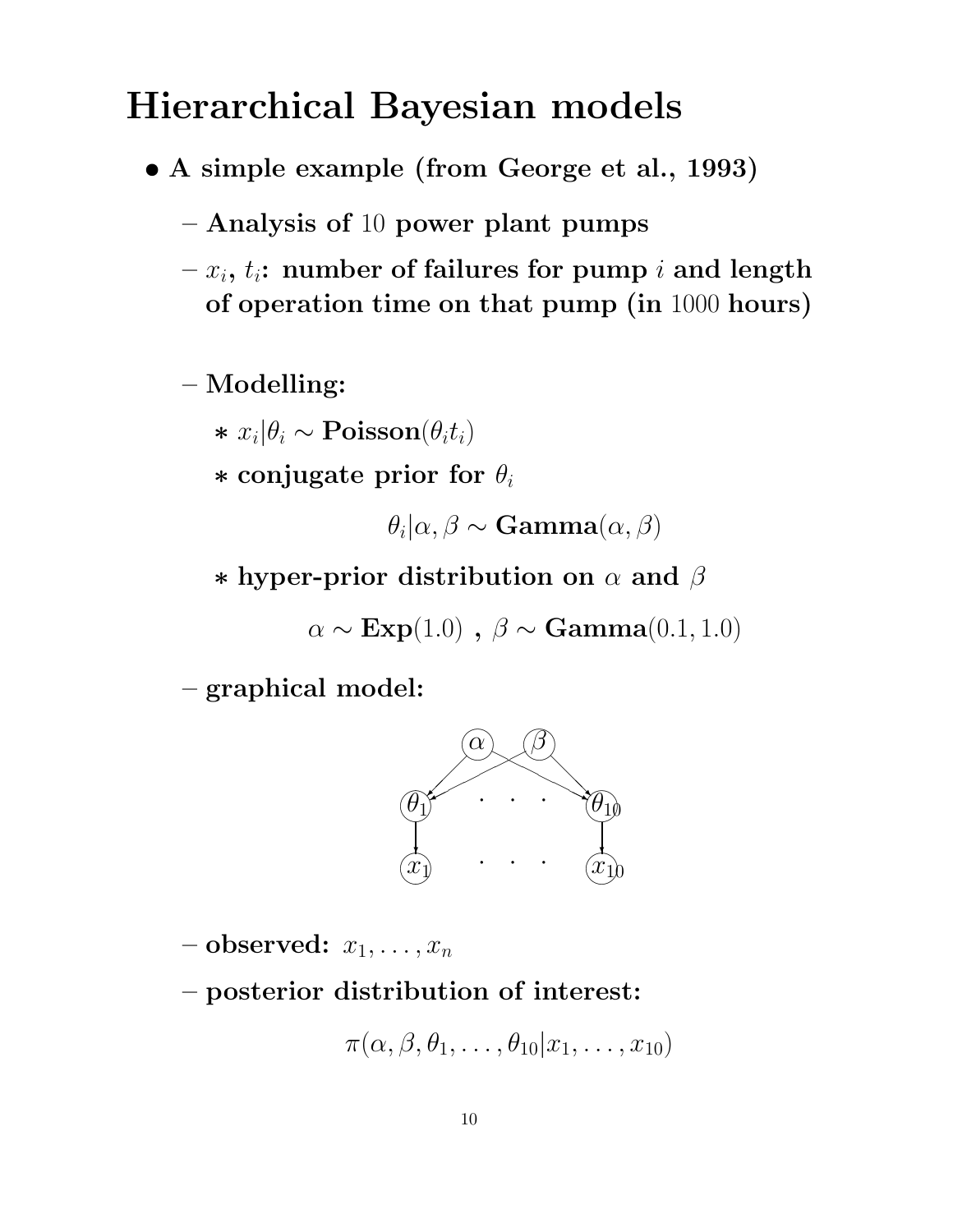## A simple example (cont.)

• Graphical model



• Posterior distribution

$$
\pi(\alpha, \beta, \theta_1, \dots, \theta_{10}|x_1, \dots, x_{10}) \propto \pi(\alpha, \beta, \theta_1, \dots, \theta_{10}, x_1, \dots, x_{10})
$$
  
=  $\pi(\alpha)\pi(\beta)\pi(\theta_1|\alpha, \beta)\dots \pi(\theta_{10}|\alpha, \beta)\pi(x_1|\theta_1)\dots \pi(x_{10}|\theta_{10})$ 

• Single-site Metropolis–Hastings algorithm:

- for 
$$
i = 1, ..., 10
$$
 update  $\theta_i$  with Gibbs  
\n
$$
\pi(\theta_i | \alpha, \beta, \theta_{-i}, x_1, ..., x_{10}) \propto \pi(\alpha, \beta, \theta_1, ..., \theta_{10}, x_1, ..., x_{10})
$$
\n
$$
\propto \pi(\theta_i | \alpha, \beta) \pi(x_i | \theta_i)
$$

∗ this is a gamma distribution

– update  $\beta$  with Gibbs

$$
\pi(\beta|\alpha,\theta_1,\ldots,\theta_{10},x_1,\ldots,x_{10}) \propto \pi(\alpha,\beta,\theta_1,\ldots,\theta_{10},x_1,\ldots,x_{10})
$$

$$
\propto \pi(\beta)\pi(\theta_1|\alpha,\beta)\cdot\ldots\cdot\pi(\theta_{10}|\alpha,\beta)
$$

∗ this is a gamma distribution

– update  $\alpha$  with a Metropolis–Hastings proposal ∗ for example: random walk proposal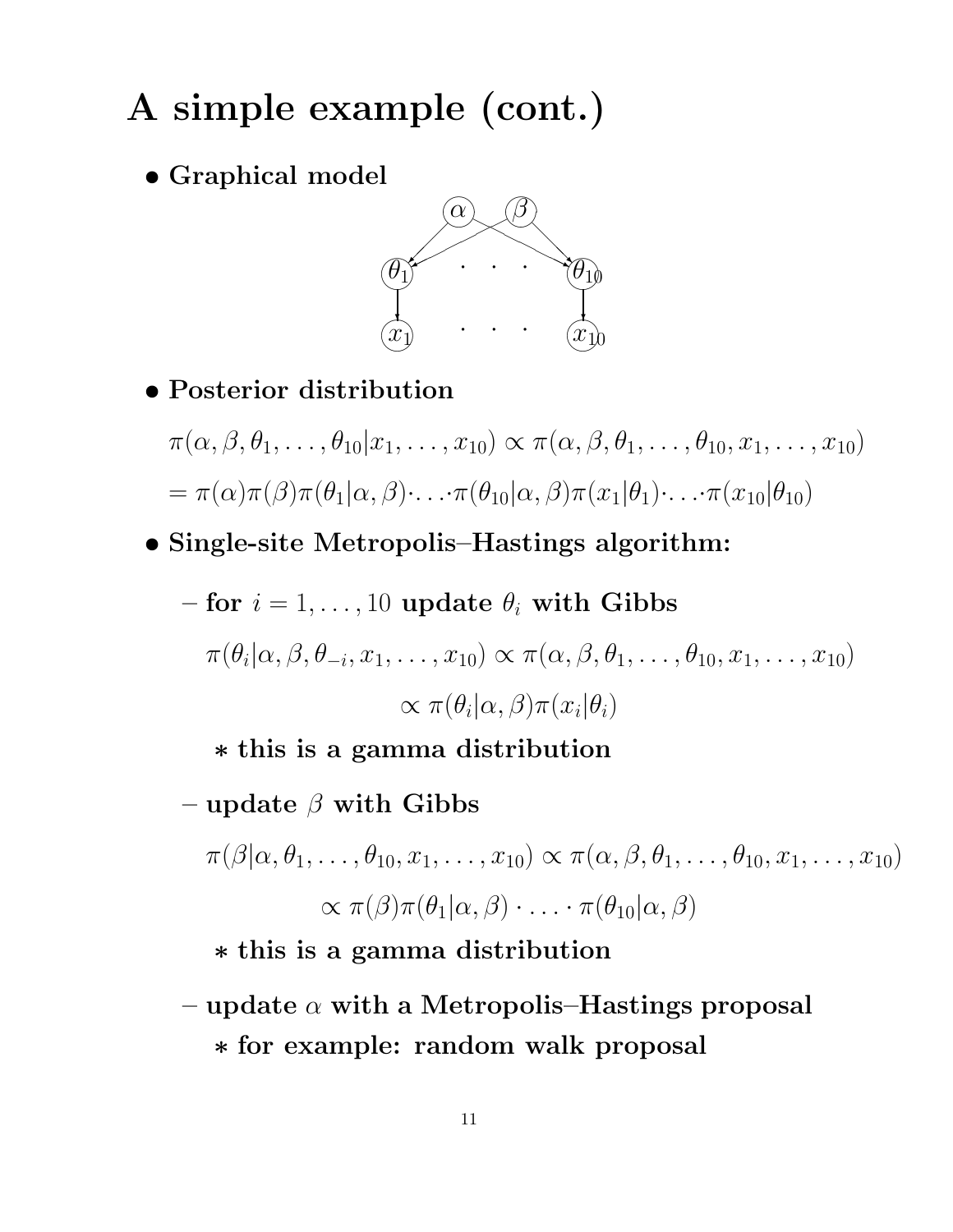A simple example (cont.)

• Data:

| $ \mathbf{Pump} $ 1 2 3 4 5 6 7 8 9 10                  |                                                                              |  |  |  |  |
|---------------------------------------------------------|------------------------------------------------------------------------------|--|--|--|--|
| $t_i$   94.3 15.7 62.9 126 5.24 31.4 1.05 1.05 2.1 10.5 |                                                                              |  |  |  |  |
| $x_i$                                                   | $1\quad 5\quad 1\quad 5\quad 14\quad 3\quad 19\quad 1\quad 1\quad 4\quad 22$ |  |  |  |  |

• Trace plots



• Convergence in less than 500 iterations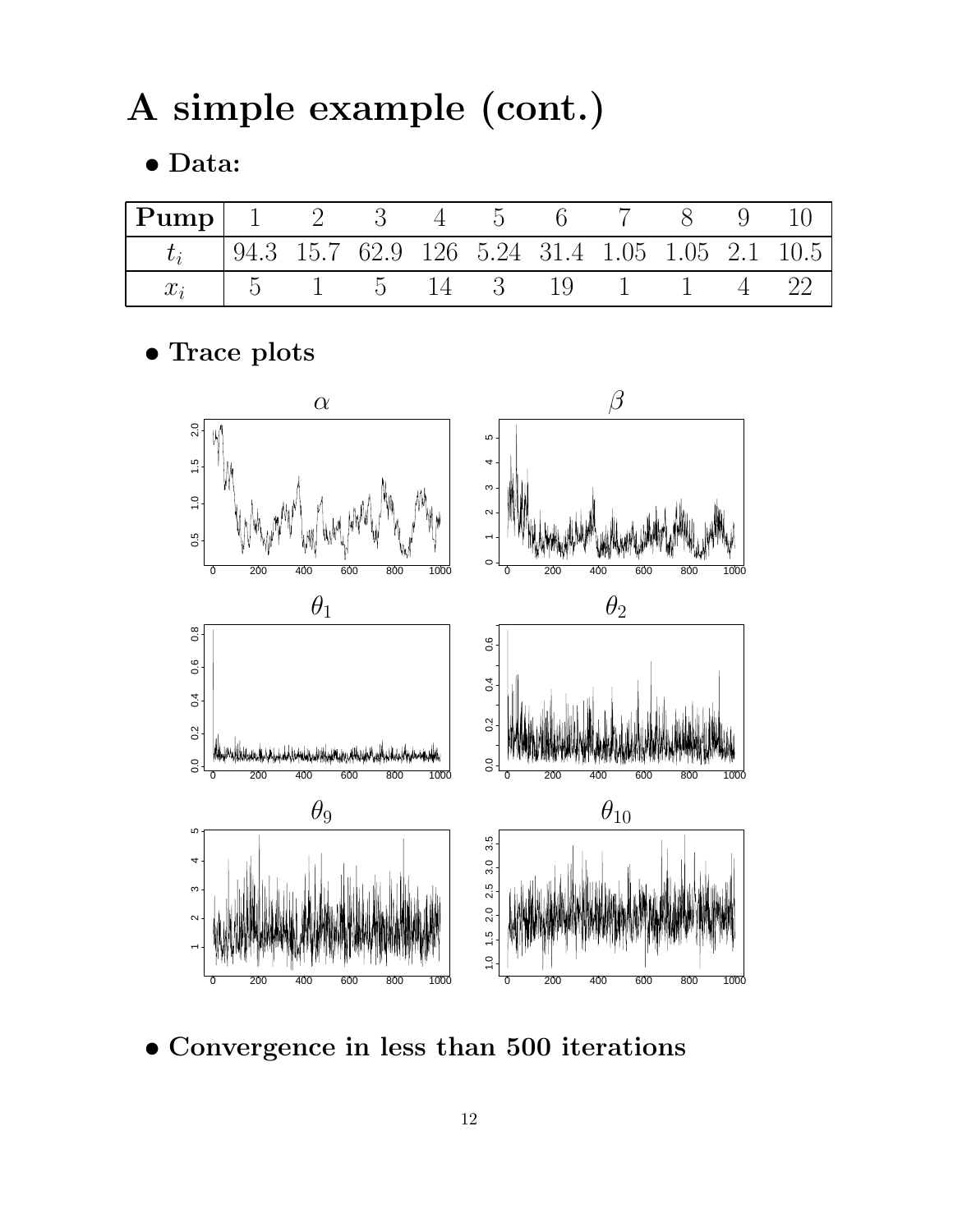# A simple example (cont.)

#### • Posterior density plots

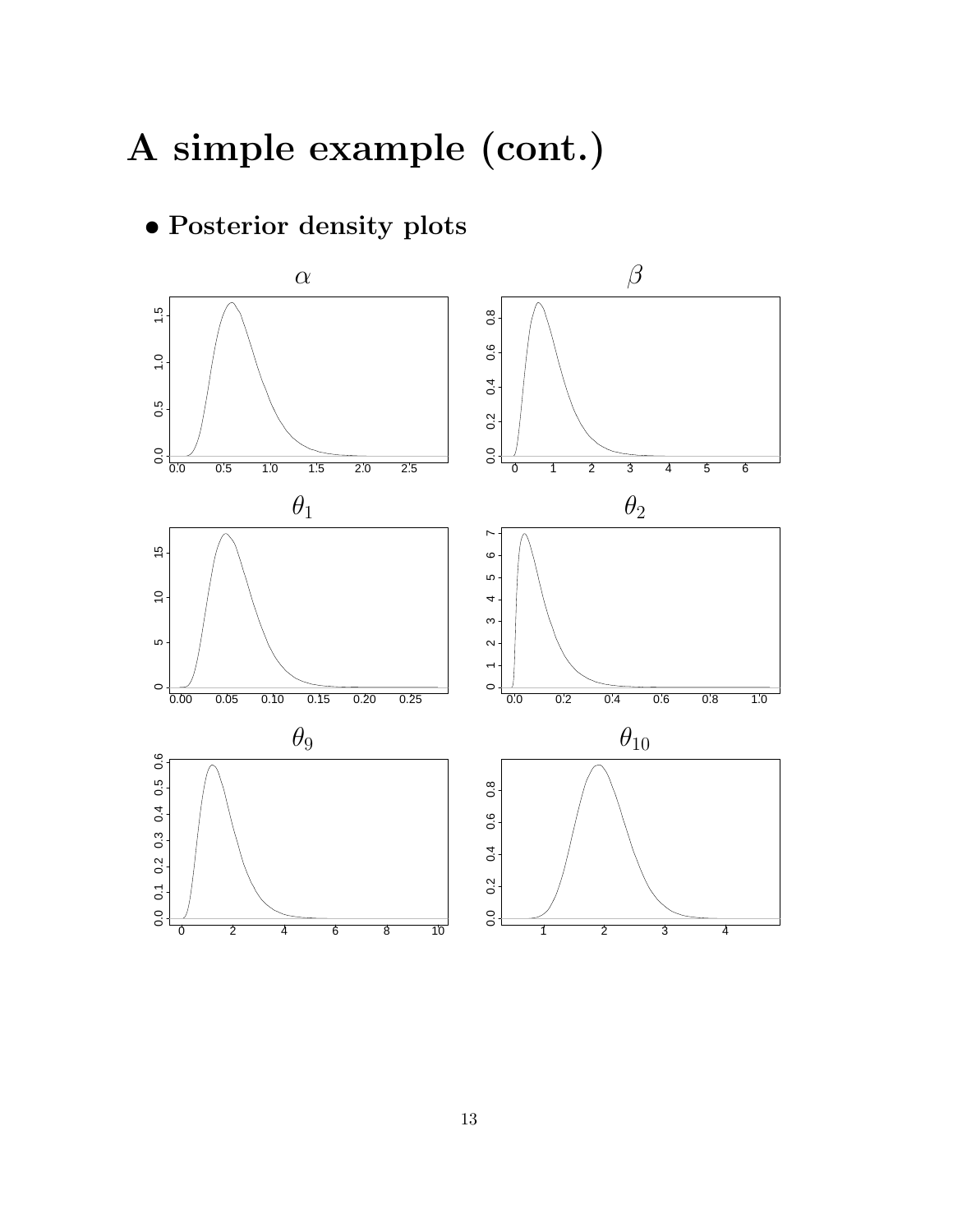# A simple example (cont.)

|  |  |  |  |  | • Posterior mean for $\theta_i$ compared to $x_i/t_i$ |  |  |
|--|--|--|--|--|-------------------------------------------------------|--|--|
|--|--|--|--|--|-------------------------------------------------------|--|--|

| parameter  | posterior mean | $x_i/t_i$ |
|------------|----------------|-----------|
| $\theta_1$ | 0.0598         | 0.0530    |
| $\theta_2$ | 0.1017         | 0.0636    |
| $\theta_3$ | 0.0892         | 0.0795    |
| $\theta_4$ | 0.1157         | 0.1111    |
| $\theta_5$ | 0.6011         | 0.5725    |
| $\theta_6$ | 0.6095         | 0.6051    |
| $\theta_7$ | 0.8910         | 0.9524    |
| $\theta_8$ | 0.8928         | 0.9524    |
| $\theta_9$ | 1.5867         | 1.9047    |
|            | 1.9901         | 2.0952    |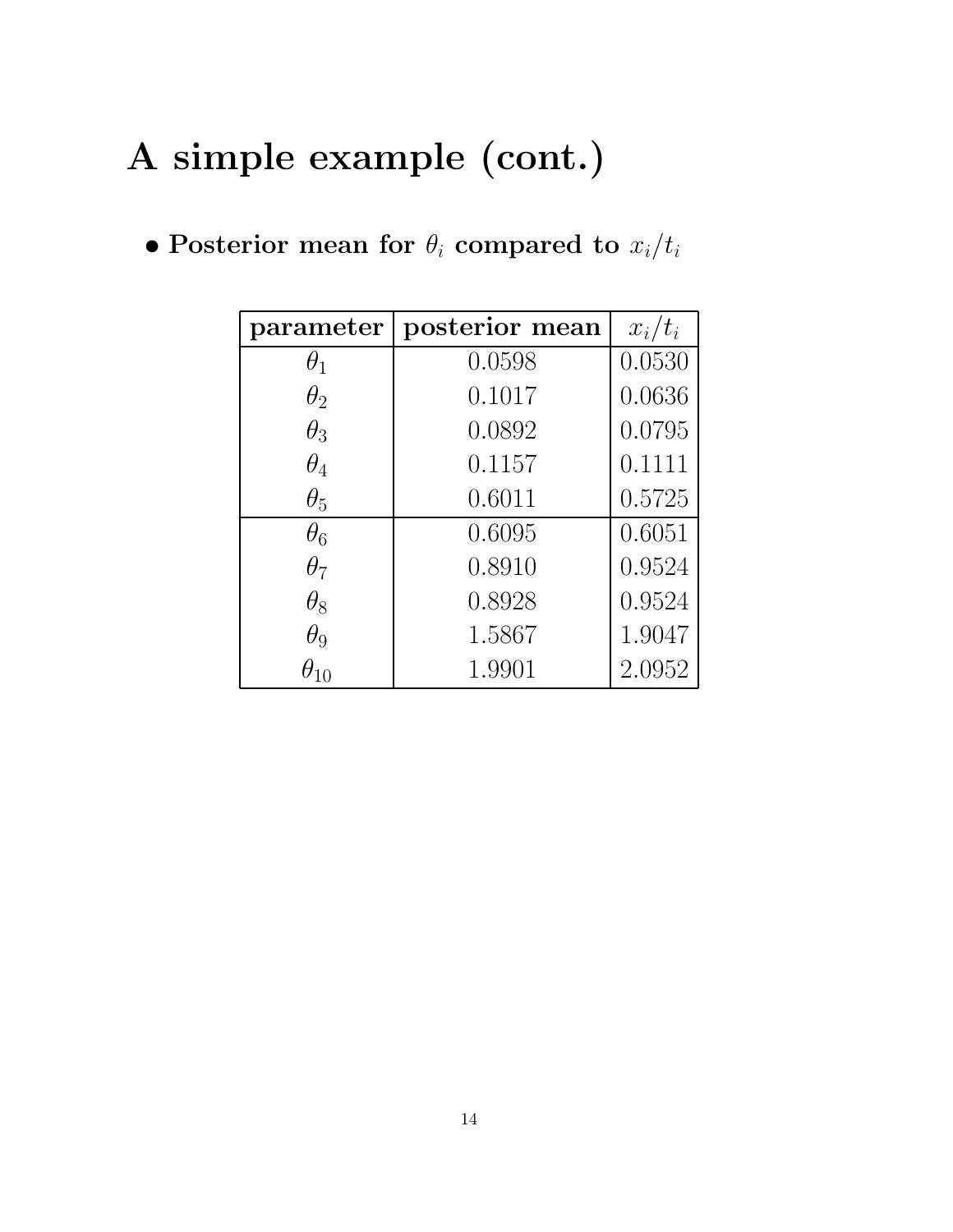# Microarray data example

- Joint work with Rob Scharpf, Giovanni Parmigiani and Andrew Nobel
- Example include
	- problem description
	- Bayesian model formulation
	- Metropolis–Hastings algorithm
	- convergence analysis
	- presentation of results
- DNA contains genes (about 30, 000 in humans)

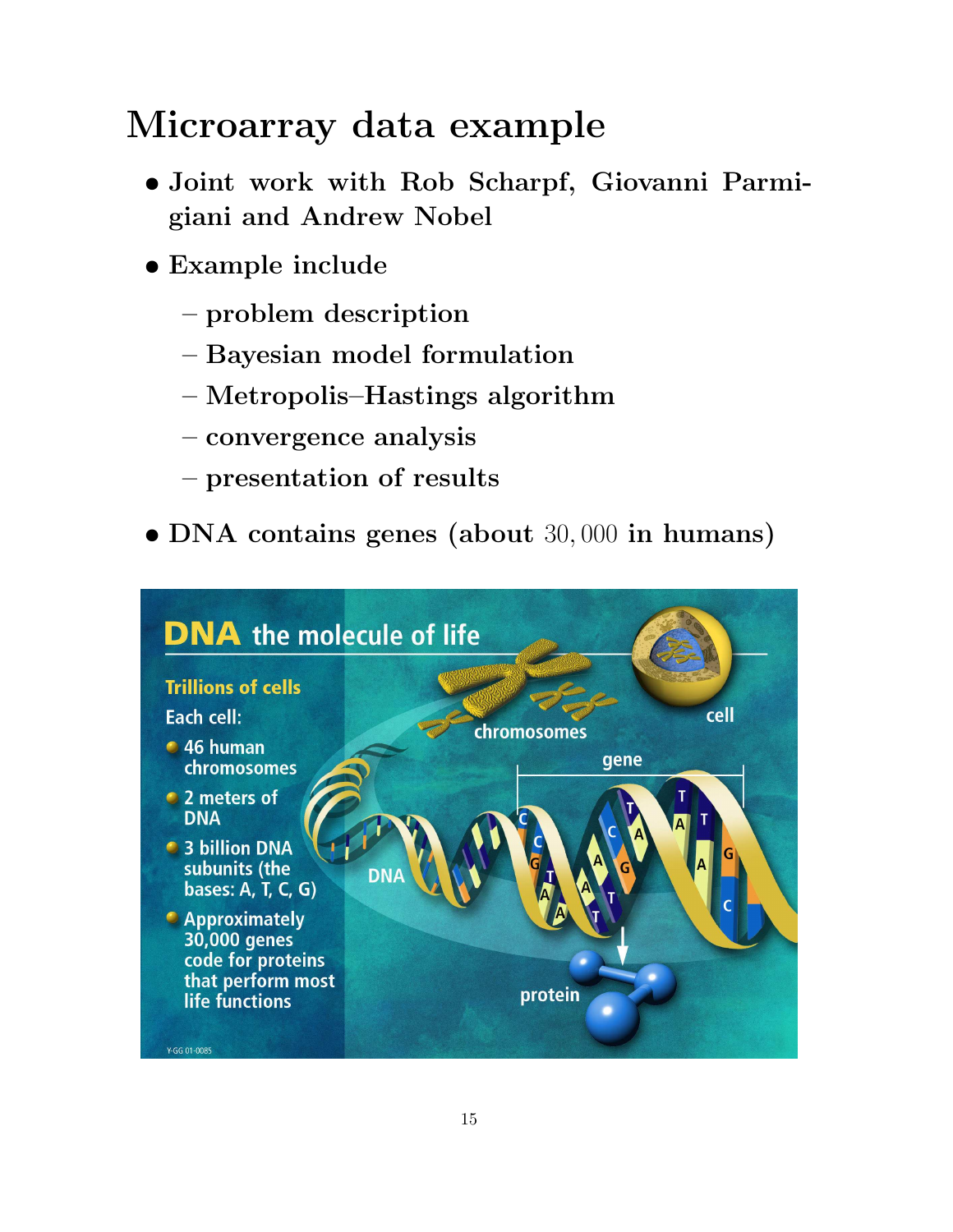• A gene can be more or less turned on, expressed, in a cell



- Gene expression: the process by which a gene's coded information is converted into the structures present and operating in the cell
- Can measure the amount of mRNA
- One goal: Find genes that are differentially expressed in (for example) breast cancer cells and healthy breast cells, or in breast cancer cells of two different (sub)types of cancer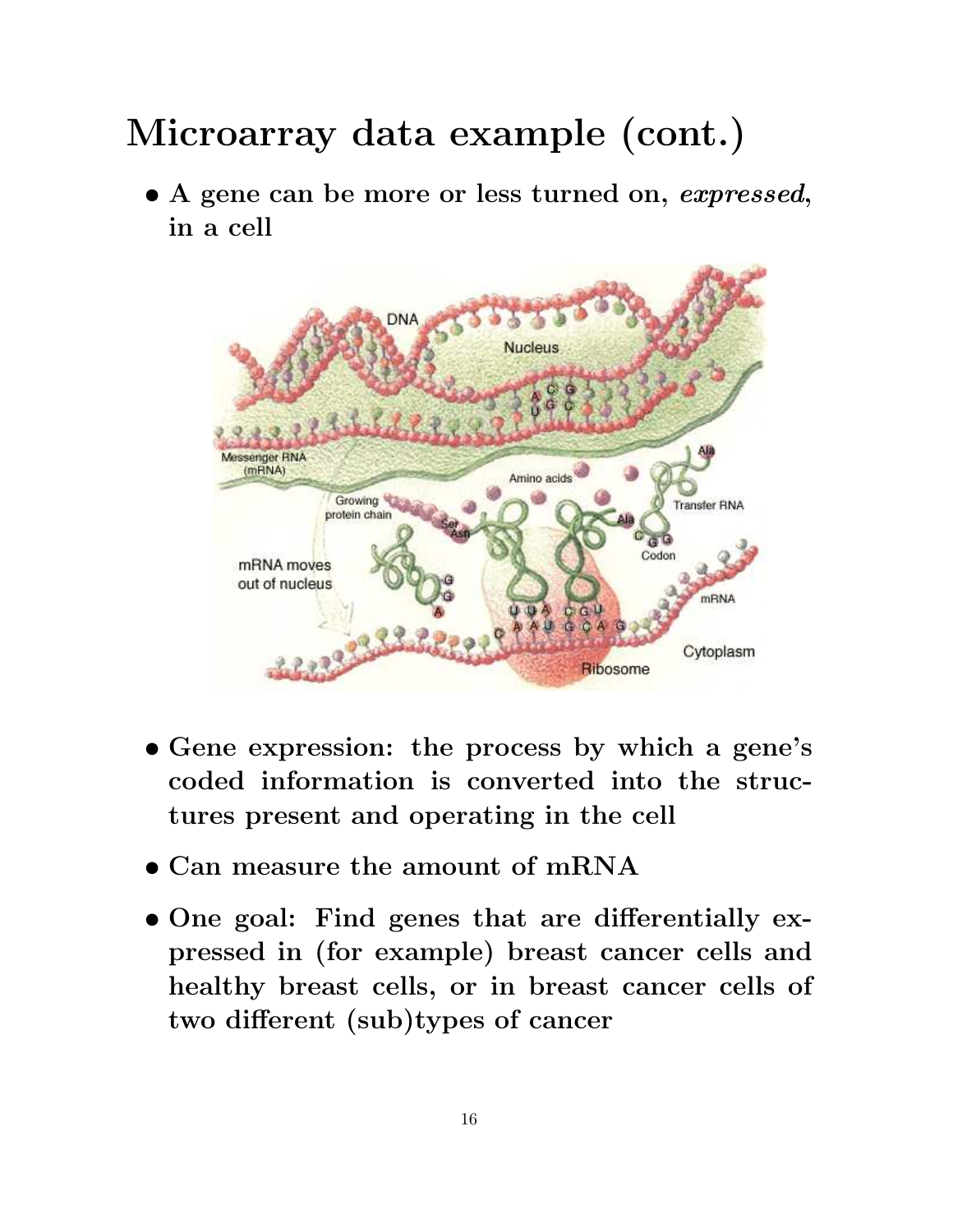• DNA microarrays: A high throughput technology for measuring the gene expression of thousands of genes for tissue samples



- Different technologies exist even with the same technology measurements from different labs are not comparable
	- measure difference to a reference tissue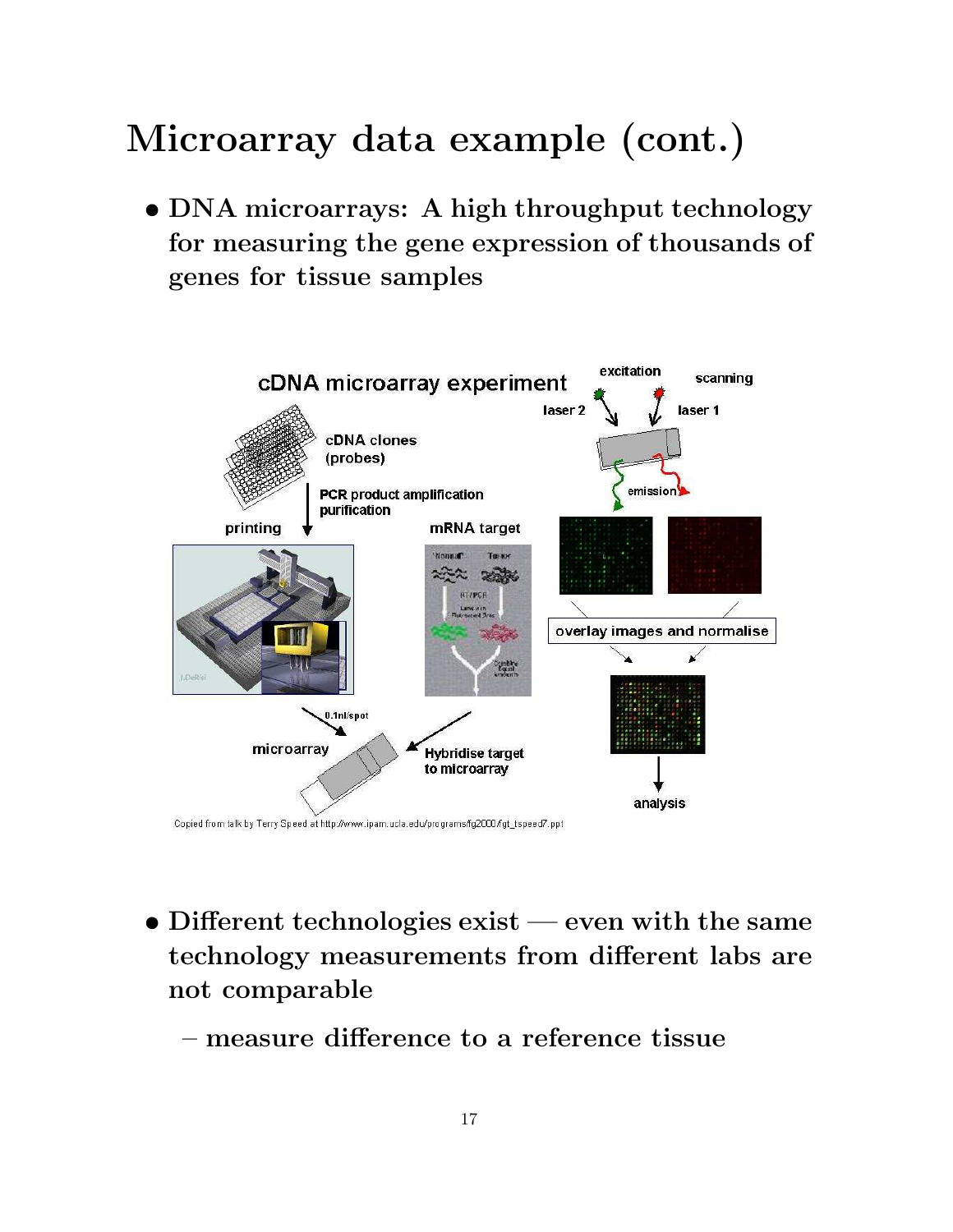• Focus here: Use microarray data from several studies to find genes that are differentially expressed



- Sources of variation in data
	- biology
	- technology
	- observation noise
- Note:
	- $\#$  genes is large, thousands
	- $\#$  samples is small,  $10 200$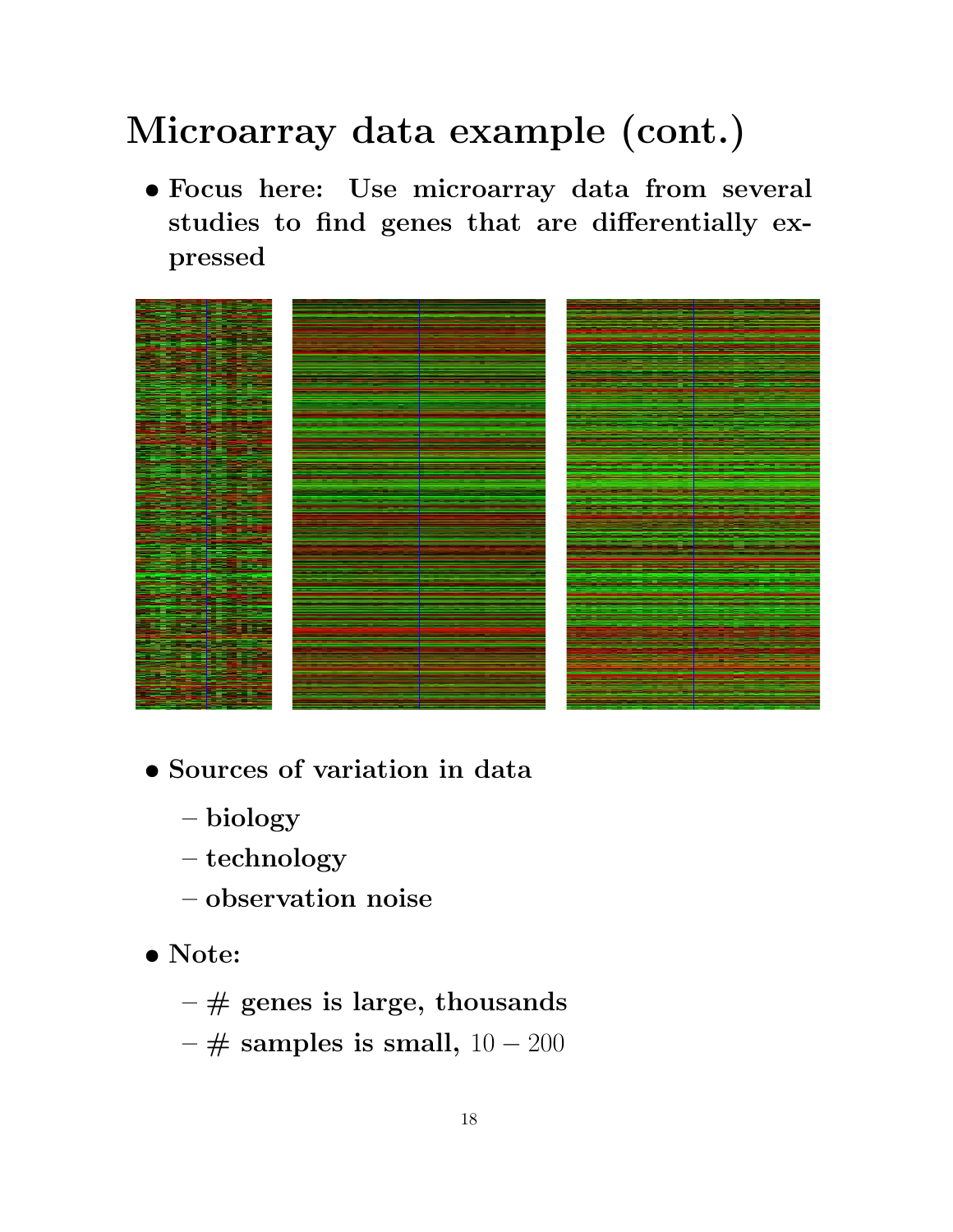- Different approaches to merge information from several studies
	- normalise and combine studies
		- ∗ then analyse as one data set
	- meta-analysis
		- ∗ combine information from primary statistics
		- ∗ for example t-statistics
	- joint model for data from all studies ∗ model variation caused from both biology and technology

• Notation:

- $-p = 1, \ldots, P$ : study (or platform)
- $-q = 1, ..., G$ : gene
- $-s=1,\ldots,S_n$ : sample
- $-x_{qsp}$ : expression value
- $-\psi_{sp} \in \{0,1\}$ : two possible conditions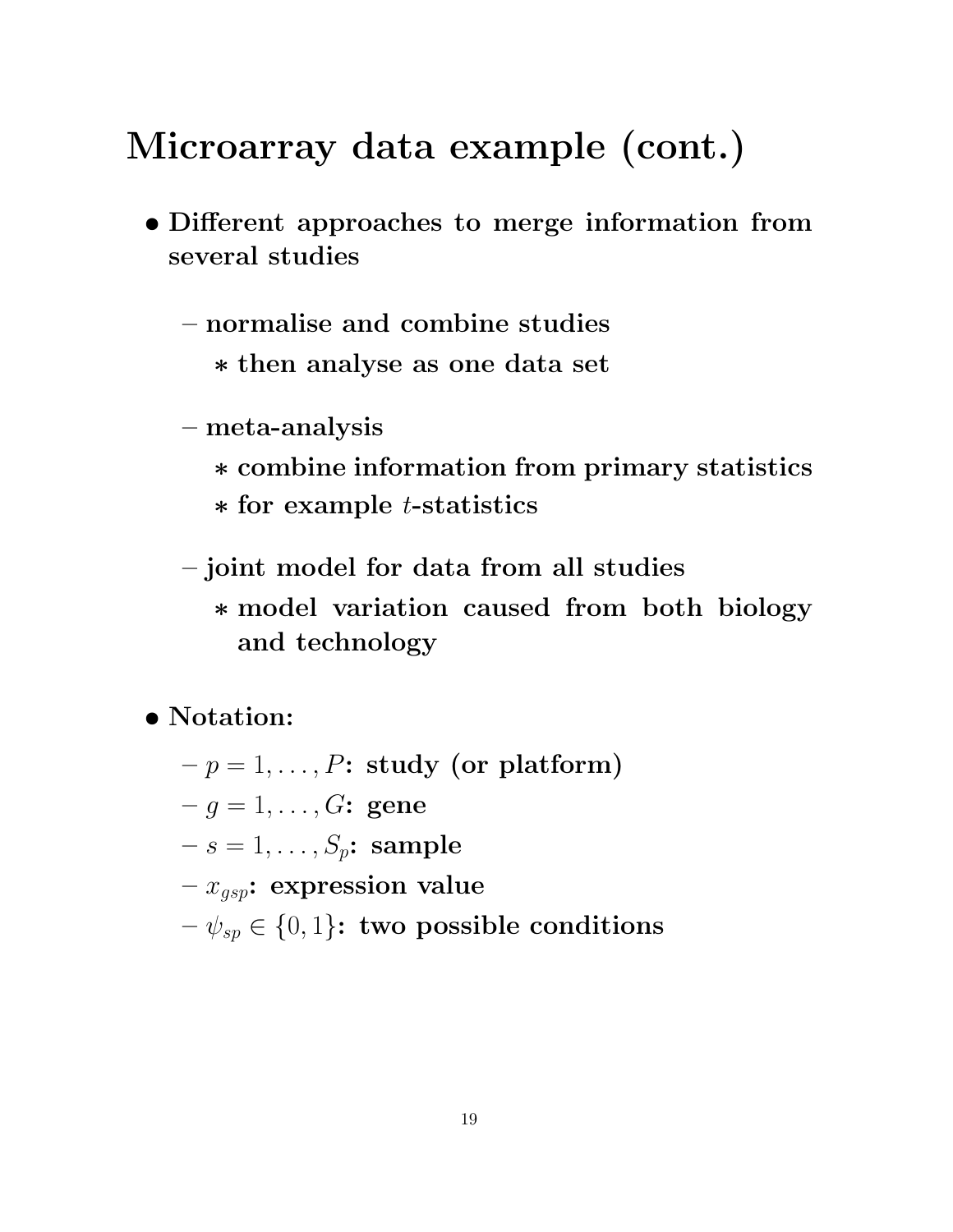#### • Graphical model



- $\delta_g \in \{0, 1\}$ : indicator for differential expression.
- Likelihood:
	- if  $\delta_g = 0$

$$
x_{gsp} = \nu_{gp} + \varepsilon_{gsp}
$$

$$
- if \delta_g = 1
$$
  

$$
x_{gsp} = \begin{cases} \nu_{gp} - \Delta_{gp} + \varepsilon_{gsp} & \text{if } \psi_{sp} = 0, \\ \nu_{gp} + \Delta_{gp} + \varepsilon_{gsp} & \text{if } \psi_{sp} = 1. \end{cases}
$$

– different variance for  $\psi_{sp} = 0$  and  $\psi_{sp} = 1$ 

$$
\mathbf{Var}[\varepsilon_{gsp}] = \begin{cases} \sigma_{gp}^2 \cdot \varphi_{gp} & \text{if } \psi_{sp} = 0, \\ \frac{\sigma_{gp}^2}{\varphi_{gp}} & \text{if } \psi_{sp} = 1. \end{cases}
$$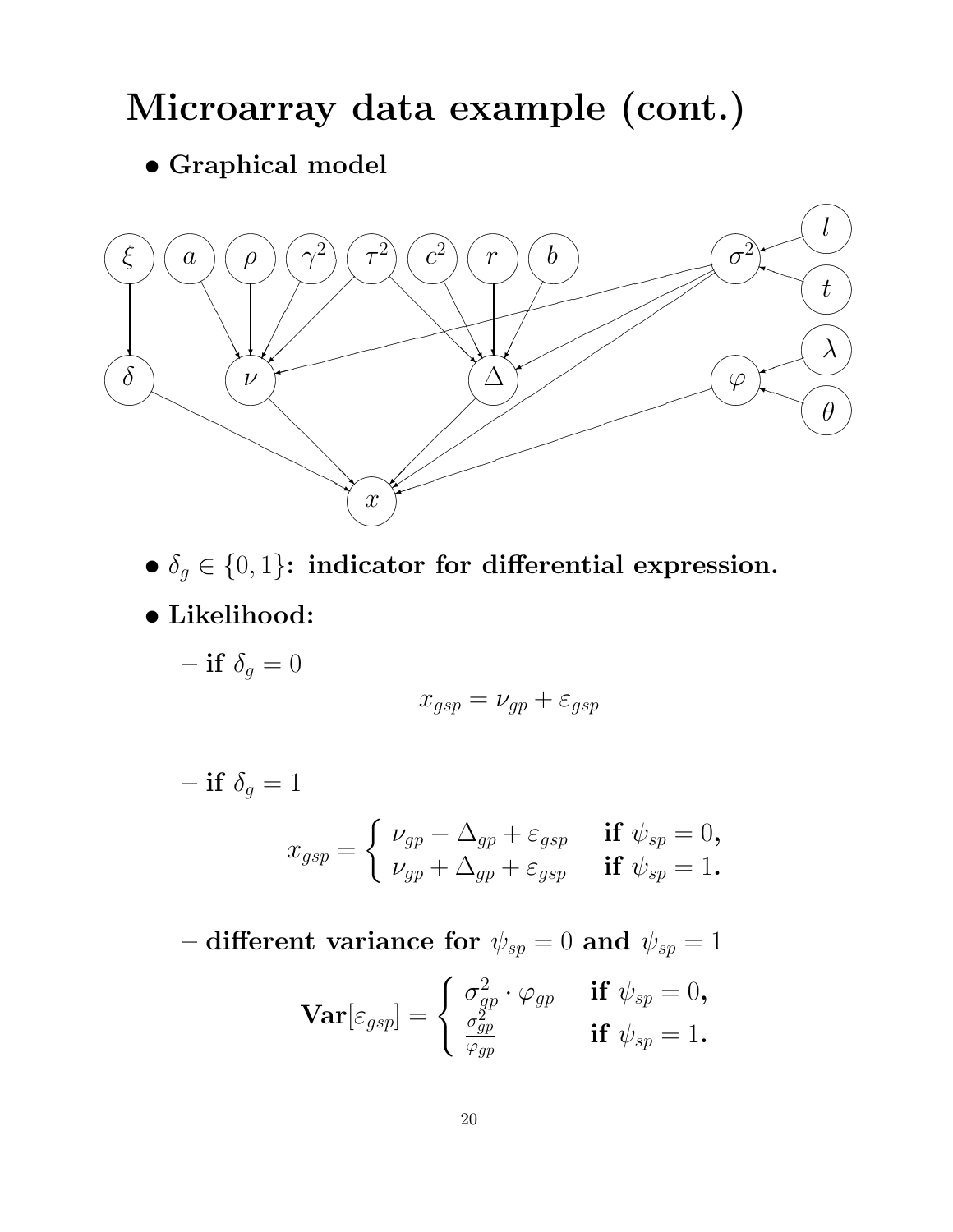

 $\bullet$  Prior for  $\delta_g$ 

– assume  $\delta_1,\ldots,\delta_G$  a<br>priori independent given  $\xi.$ 

 $\mathbf{P}(\delta_q=1|\xi)=\xi.$ 

– apriori ξ ∼ Uniform[0, 1].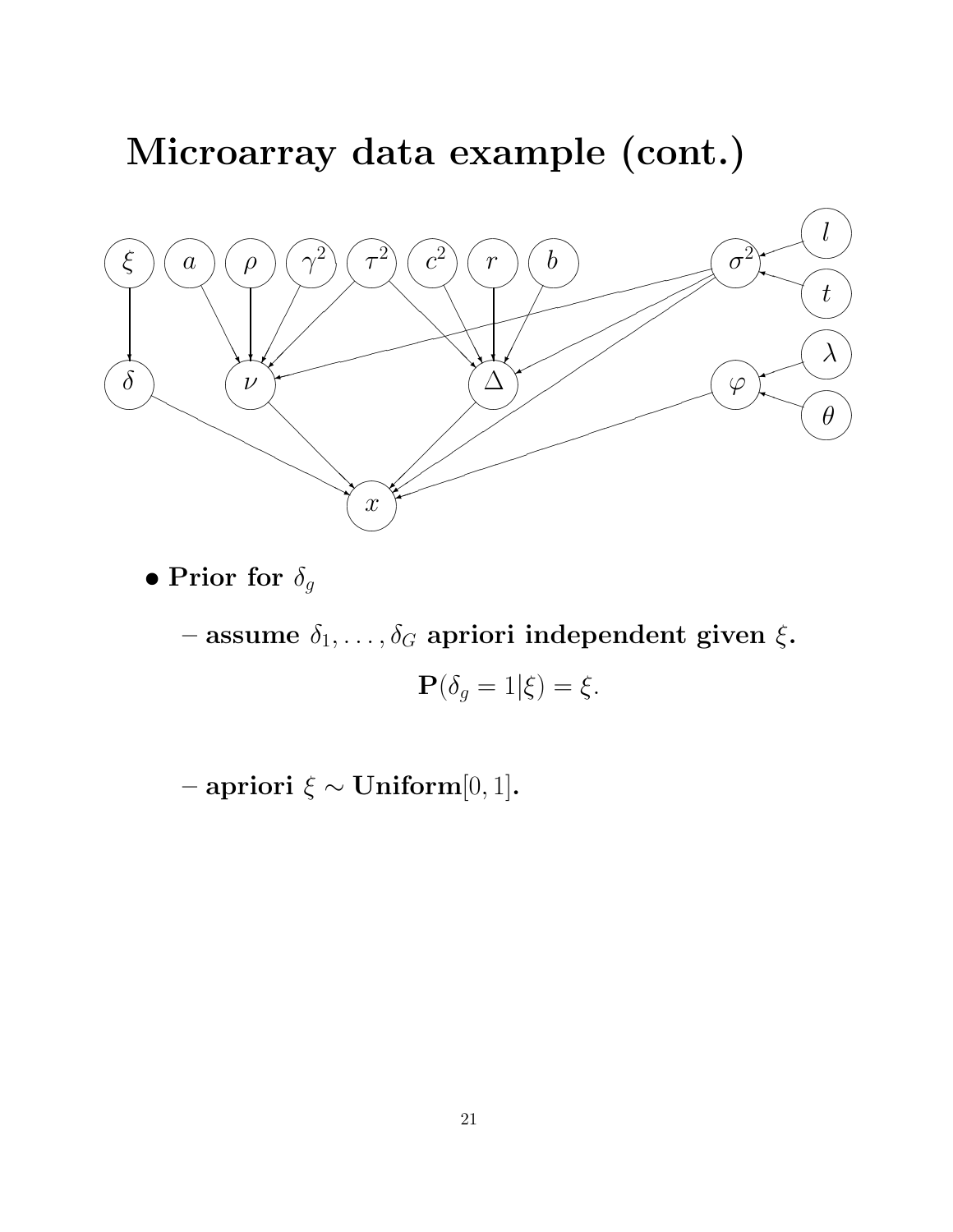

• Priors for  $\boldsymbol{\nu}_g = (\nu_{g1}, \dots, \nu_{gP})^T$  and  $\boldsymbol{\Delta}_g = (\Delta_{g1,\dots,gP})^T$  $\boldsymbol{\nu}_g|$  hyper-parameters  $~ \sim \mathbf{N}(0, \Sigma_g)$  $\left|\mathbf{\Delta}_{g}\right|$  hyper-parameters  $\left.\sim\mathbf{N}(0,R_{g})\right.$ 

– model variances and correlations separately

$$
(\Sigma_g)_{pp} = \gamma^2 \tau_p^2 (\sigma_{gp}^2)^{a_p} \quad \text{and} \quad (R_g)_{pp} = c^2 \tau_p^2 (\sigma_{gp}^2)^{b_p}
$$

$$
\frac{(\Sigma_g)_{pq}}{\sqrt{(\Sigma_g)_{pp}(\Sigma_g)_{qq}}} = \rho_{pq} \quad \text{and} \quad \frac{(R_g)_{pq}}{\sqrt{(R_g)_{pp}(R_g)_{qq}}} = r_{pq}
$$

\*  $\tau_p^2$  $p^2 \overline{p}$ : relative scale for study  $p; \, \tau_1^2$  $\tau_1^2 \cdot \ldots \cdot \tau_P^2 = 1$ ∗ ap, b<sup>p</sup> ∈ [0, 1]

\* hyper-priors on a,  $\rho$ ,  $\gamma^2$ ,  $\tau^2$ ,  $c^2$ ,  $r$ ,  $b$ ,  $\sigma^2$  and  $\varphi$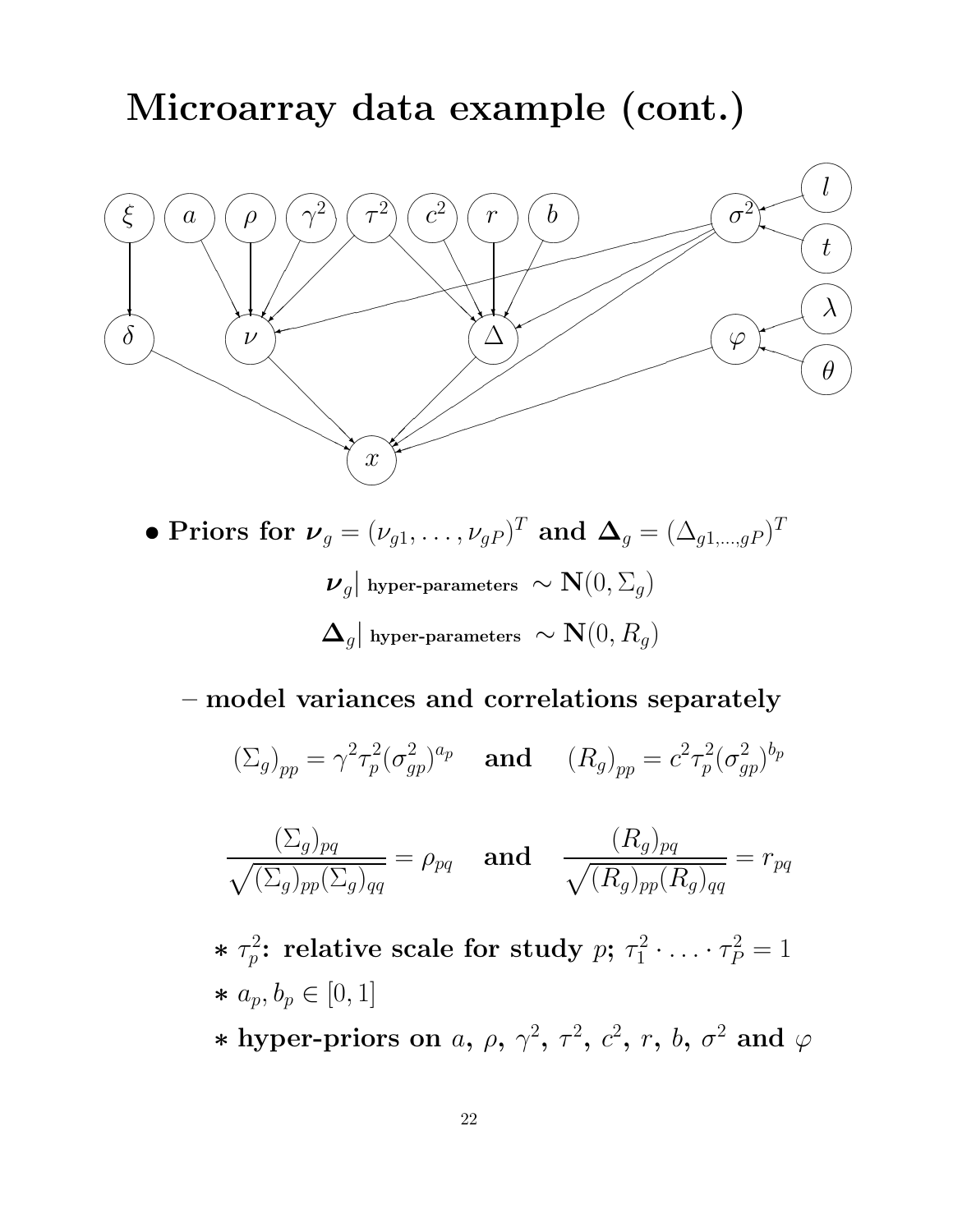

- Gibbs updates possible for many parameters  $-\,\xi,\,\delta_g,\,\gamma^2,\,c^2,\,\nu_{gp},\,\Delta_{gp}$
- First try: update each parameter separately
	- gives very slow convergence/mixing
	- strong dependence between some parameters
- Next try: introduce block updates
	- correlation matrix  $[\rho_{pq}]$  and  $\gamma^2$
	- propose new  $\rho_{pq}$  by

$$
\tilde{\rho}_{pq} = (1 - \varepsilon)\rho_{pq} + \varepsilon T_{pq}.
$$

- propose  $\gamma^2$  from full conditional.
- accept/reject  $[\widetilde{\rho}_{pq}]$  and  $\tilde{\gamma}^2$  jointly
- Similar block update for  $[r_{pq}]$  and  $c^2$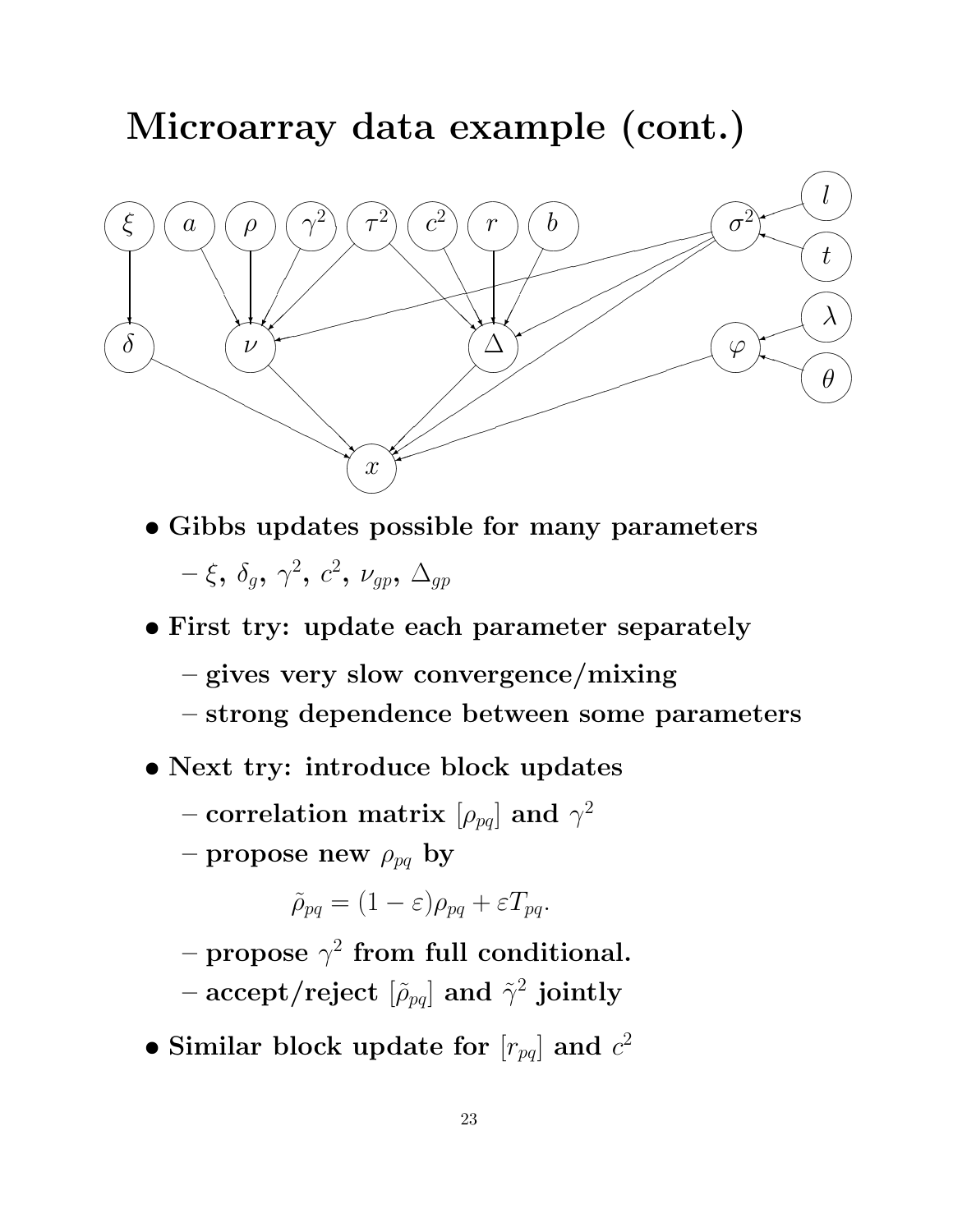

- More block updates
	- $-\delta_q$  and  $\Delta_q$

– propose to change value for  $\delta_g$ 

$$
\tilde{\delta}_g = 1 - \delta_g.
$$

– propose  $\Delta_q$  from full conditional

– accept/reject  $\widetilde{\delta}_g$  and  $\tilde{\mathbf{\Delta}}_g$  jointly

- Last block update
	- $c^{2}$  and  $\boldsymbol{\Delta}_{g}$  for genes with  $\delta_{g}=0$
	- block Gibbs update for these parameters
- Resulting algorithm seems to have good convergence/mixing properties
- Algorithm contains several tuning parameters, performance not very sensitive to the values of these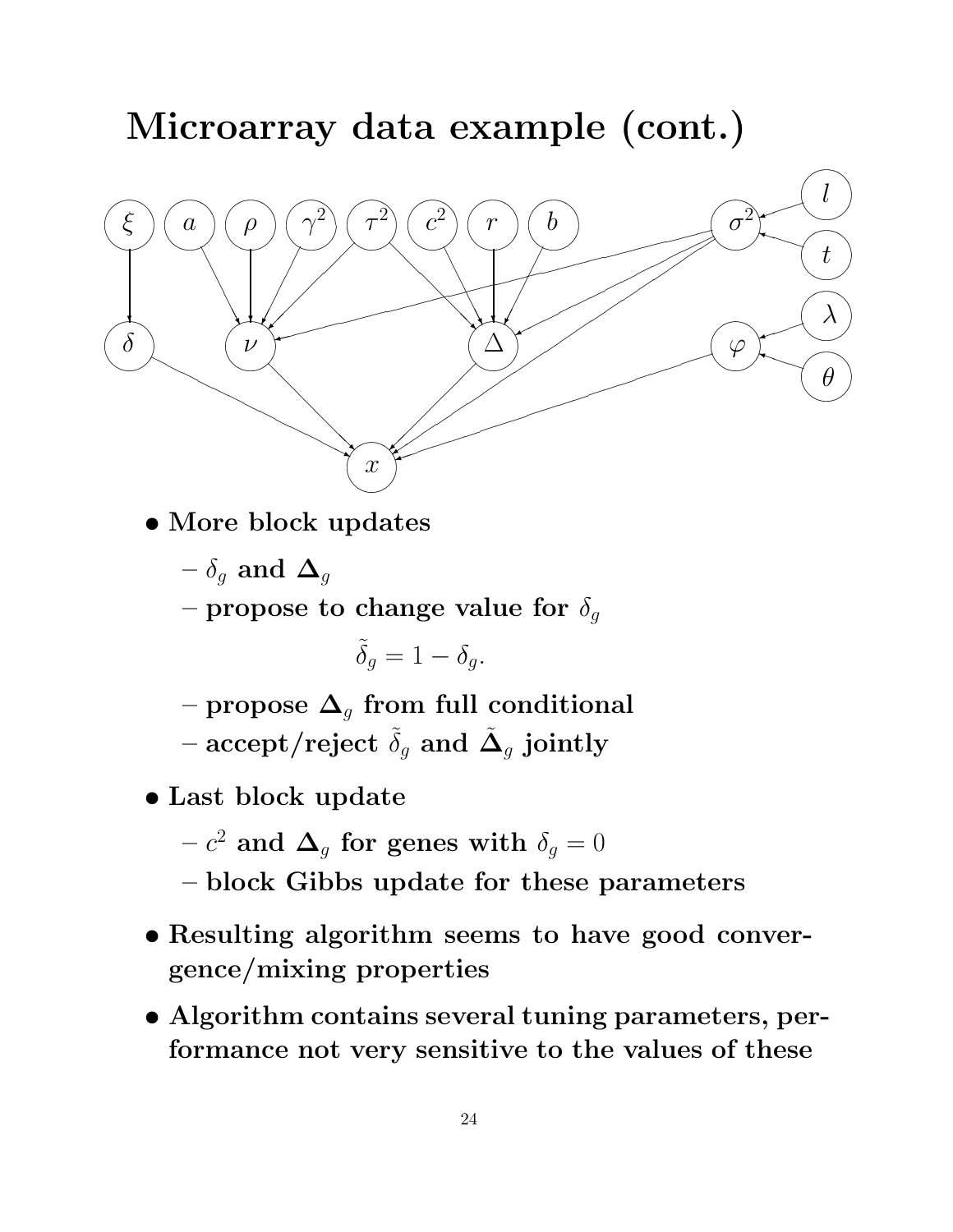- Alternative methods
	- (estimated) posterior probability for differential expression

$$
S_g = \frac{1}{n} \sum_{i=1}^n \delta_g^{(i)}
$$

- $-t$ -score: combine  $t$ -statistics
- SAM-score: combine SAM-statistics

– Choi

- $\bullet$  Test for differential expression: For statistic  $S$ and a threshold  $t > 0$ , use  $|S_g| > t$  as a test for  $\theta_q=1$ .
- Summing over  $g = 1, \ldots, G$  gives a  $2 \times 2$  table

|                         | $\theta = 0$             | $\theta =$                   |
|-------------------------|--------------------------|------------------------------|
| S                       | $> t   \mathbf{FP}(t)  $ | $\Vert \mathbf{TP}(t) \Vert$ |
| S <br>$\vert < t \vert$ | $\mathbf{TN}(t)$         | $ \textbf{FN}(t) $           |

• ROC curve:

$$
\text{FPR}(t) = \frac{\text{FP}(t)}{\text{TN}(t) + \text{FP}(t)} \quad \text{vs.} \quad \text{TPR}(t) = \frac{\text{TP}(t)}{\text{FN}(t) + \text{TP}(t)}
$$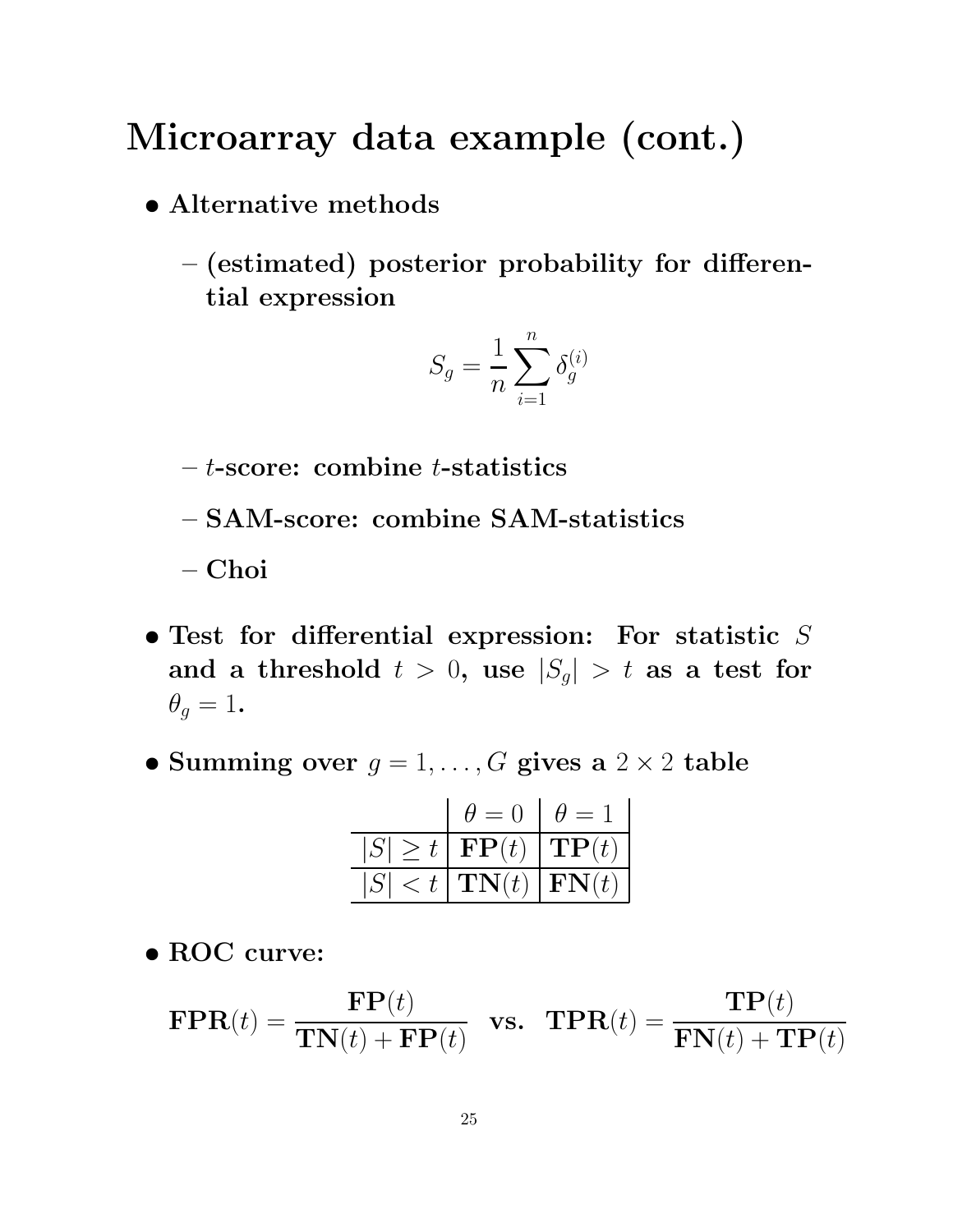• Simulation study: simulate data from model

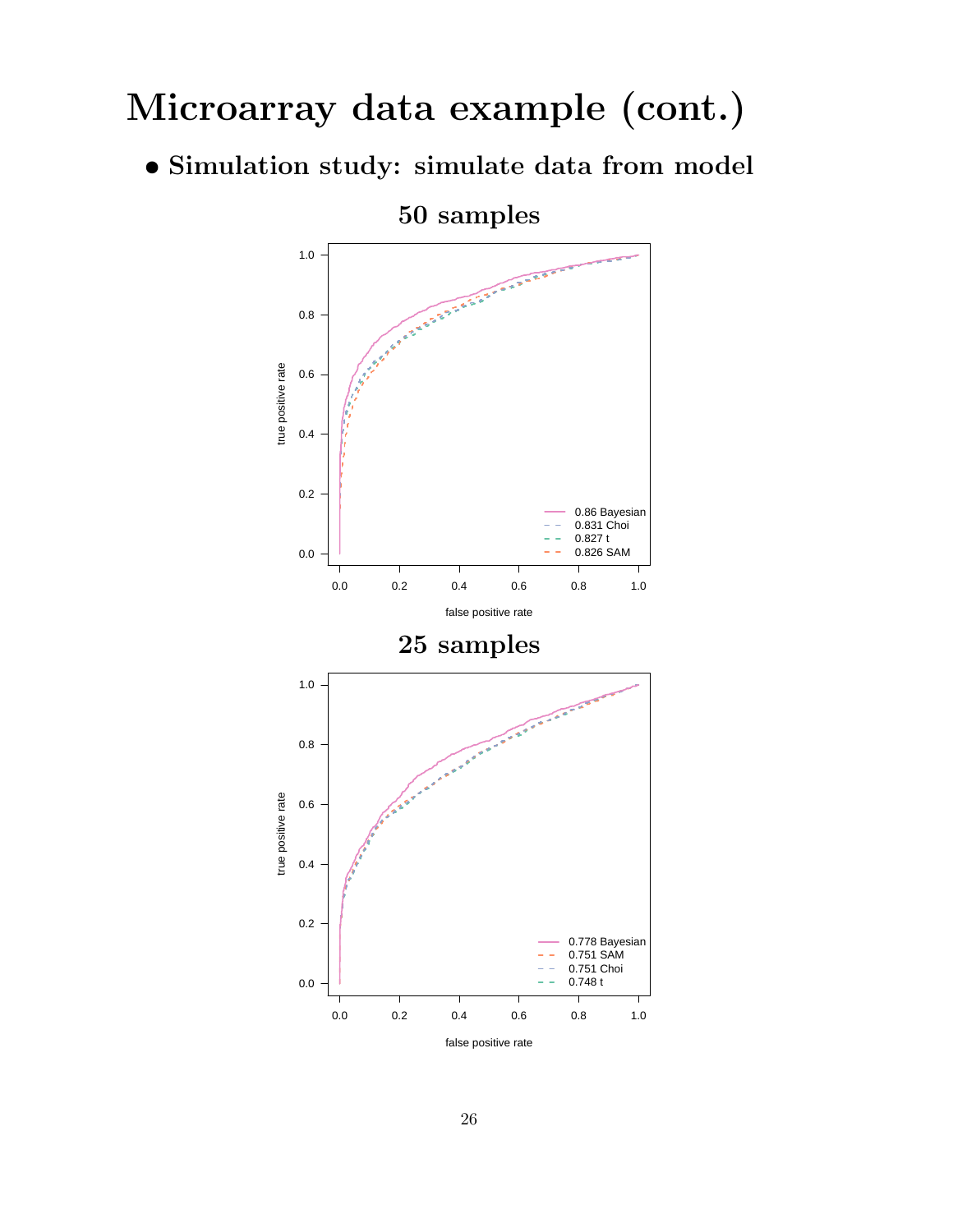- Area under curve (AUC)
	- for different number of samples and parameter values



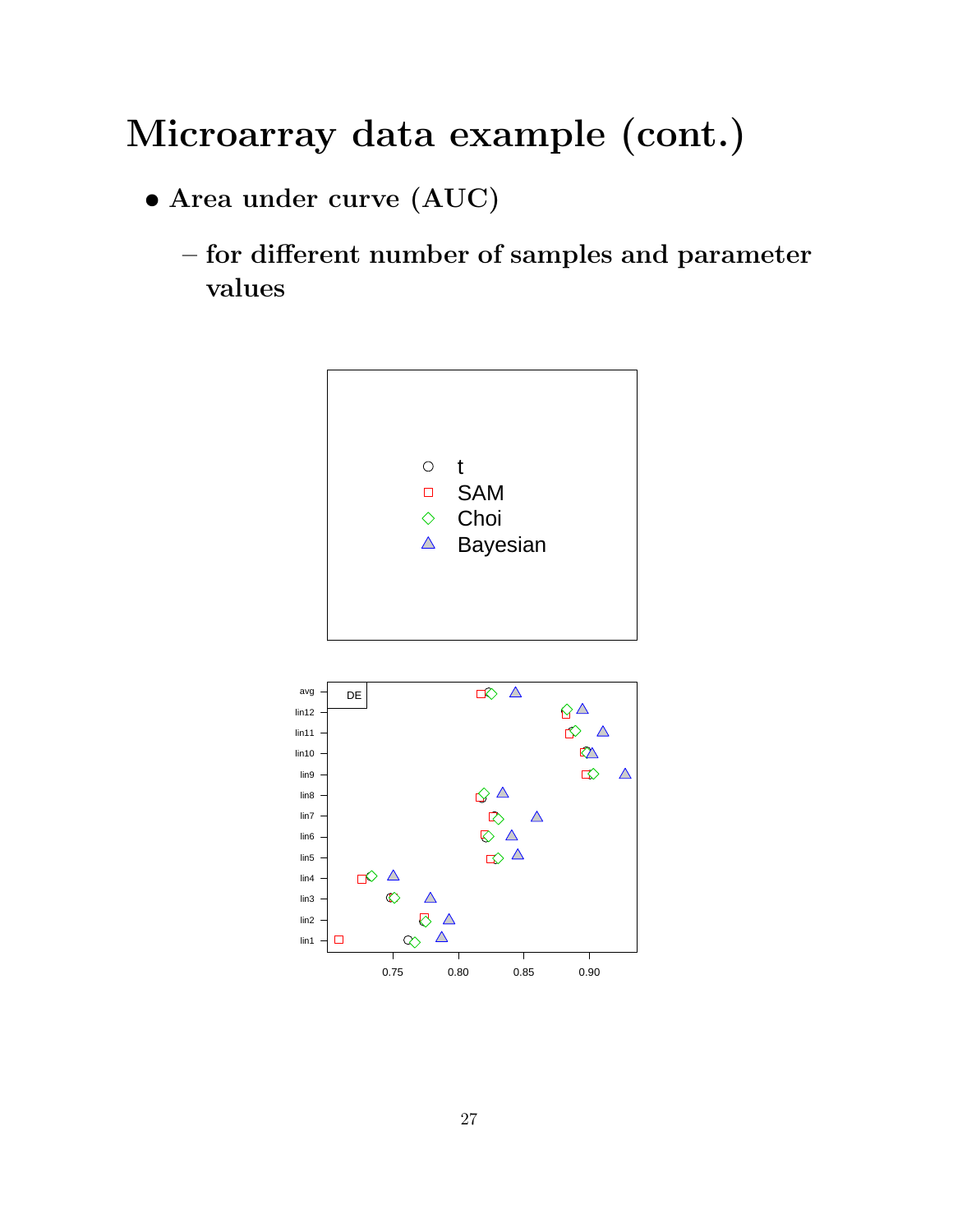- Real data from three studies
	- $-3,171$  common genes.
	- Use adenocarcinoma samples.
	- For each study: split samples (or subset) in two at random.
	- Simulate  $\delta_g$ ,  $g = 1, \ldots, G$ .
	- Simulate offsets  $\Delta_{g1}, \ldots, \Delta_{gP}$
	- Make simulated data set by adding/subtracting the  $\Delta$ 's from the observed values.